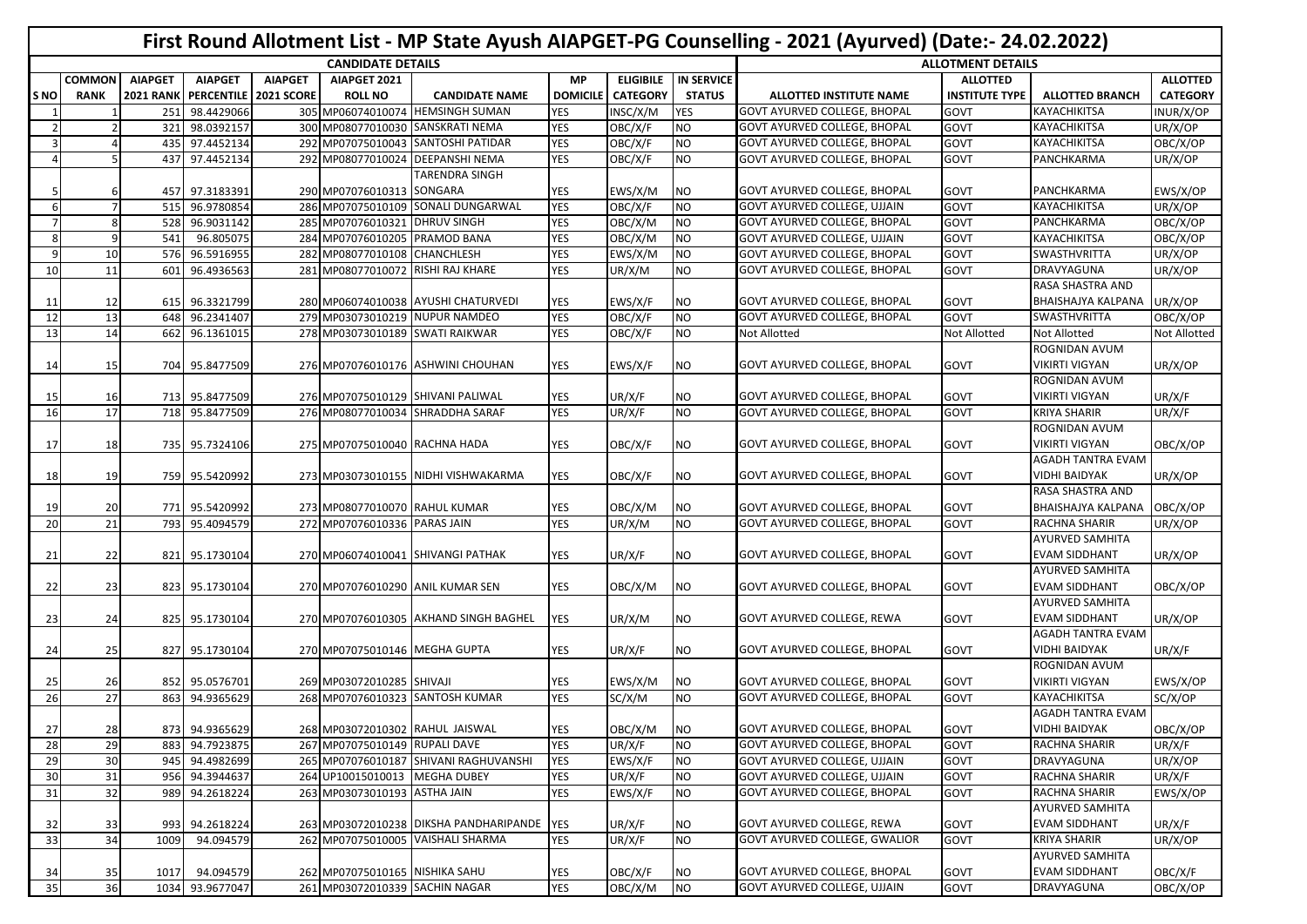|                 |             |                  |                   |                   | <b>CANDIDATE DETAILS</b>         |                                       |                 |                       |                   |                                      | <b>ALLOTMENT DETAILS</b> |                        |                 |  |
|-----------------|-------------|------------------|-------------------|-------------------|----------------------------------|---------------------------------------|-----------------|-----------------------|-------------------|--------------------------------------|--------------------------|------------------------|-----------------|--|
|                 | COMMON      | <b>AIAPGET</b>   | <b>AIAPGET</b>    | <b>AIAPGET</b>    | AIAPGET 2021                     |                                       | <b>MP</b>       | <b>ELIGIBILE</b>      | <b>IN SERVICE</b> |                                      | <b>ALLOTTED</b>          |                        | <b>ALLOTTED</b> |  |
| S <sub>NO</sub> | <b>RANK</b> | <b>2021 RANK</b> | <b>PERCENTILE</b> | <b>2021 SCORE</b> | <b>ROLL NO</b>                   | <b>CANDIDATE NAME</b>                 | <b>DOMICILE</b> | <b>CATEGORY</b>       | <b>STATUS</b>     | <b>ALLOTTED INSTITUTE NAME</b>       | <b>INSTITUTE TYPE</b>    | <b>ALLOTTED BRANCH</b> | <b>CATEGORY</b> |  |
|                 |             |                  |                   |                   |                                  |                                       |                 |                       |                   |                                      |                          | <b>AYURVED SAMHITA</b> |                 |  |
| 36              | 37          | 1037             | 93.9677047        |                   | 261 MP08077010077 ROHIT PARMAR   |                                       | YES             | OBC/X/M               | NO.               | GOVT AYURVED COLLEGE, REWA           | GOVT                     | <b>EVAM SIDDHANT</b>   | OBC/X/OP        |  |
| 37              | 38          |                  | 1046 93.9677047   |                   |                                  | 261 MP03072010448 SHYAMSUNDAR PARMAR  | <b>YES</b>      | OBC/X/M               | NO                | GOVT AYURVED COLLEGE, BHOPAL         | GOVT                     | <b>KRIYA SHARIR</b>    | OBC/X/OP        |  |
| 38              | 39          | 1051             | 93.7716263        |                   |                                  | 260 MP07076010192 RUCHI GOSWAMI       | YES             | UR/X/F                | <b>NO</b>         | Not Allotted                         | Not Allotted             | <b>Not Allotted</b>    | Not Allotted    |  |
| 39              | 40          | 1090             | 93.627451         |                   | 259 MP07075010018 SHREYA SAHU    |                                       | <b>YES</b>      | OBC/X/F               | <b>NO</b>         | <b>GOVT AYURVED COLLEGE, BHOPAL</b>  | GOVT                     | <b>KRIYA SHARIR</b>    | OBC/X/F         |  |
| 40              | 41          | 1128             | 93.4313725        |                   |                                  | 258 MP07075010017 BHAVANA YADAV       | YES             | OBC/X/F               | NO                | GOVT AYURVED COLLEGE, BHOPAL         | GOVT                     | <b>RACHNA SHARIR</b>   | OBC/X/OP        |  |
| 41              | 42          | 1163             | 93.2122261        |                   | 256 MP06074010056                | <b>RAINU CHAUHAN</b>                  | <b>YES</b>      | UR/X/F                | <b>NO</b>         | Not Allotted                         | Not Allotted             | <b>Not Allotted</b>    | Not Allotted    |  |
| 42              | 43          | 1187             | 92.9700115        |                   |                                  | 255 MP03072010445 DEEPAK RAGHUWANSHI  | <b>YES</b>      | EWS/X/M               | NO                | GOVT AYURVED COLLEGE, BHOPAL         | GOVT                     | DRAVYAGUNA             | EWS/X/OP        |  |
| 43              | 44          | 1199             | 92.9700115        |                   | 255 MP06074010019 PRATIBHA SINGH |                                       | YES             | EWS/X/F               | <b>NO</b>         | GOVT AYURVED COLLEGE, BHOPAL         | GOVT                     | <b>KRIYA SHARIR</b>    | EWS/X/F         |  |
| 44              | 45          | 1225             | 92.8431373        |                   | 254 MP07076010174                | <b>SHWETA OJHA</b>                    | YES             | EWS/X/F               | <b>NO</b>         | GOVT AYURVED COLLEGE, UJJAIN         | GOVT                     | DRAVYAGUNA             | EWS/X/OP        |  |
| 45              | 46          | 1226             | 92.8431373        |                   | 254 MP07076010200 NITISH SHARMA  |                                       | <b>YES</b>      | EWS/X/M               | <b>NO</b>         | Not Allotted                         | Not Allotted             | <b>Not Allotted</b>    | Not Allotted    |  |
| 46              | 47          | 1227             | 92.8431373        |                   |                                  | 254 MP06074010024 SHRUTI AGNIHOTRI    | <b>YES</b>      | EWS/X/F               | <b>NO</b>         | Not Allotted                         | <b>Not Allotted</b>      | <b>Not Allotted</b>    | Not Allotted    |  |
| 47              | 48          | 1233             | 92.8431373        |                   | 254 MP07075010171                | NIHARIKA VIJAYVERGIYA                 | YES             | EWS/X/F               | NO                | Not Allotted                         | <b>Not Allotted</b>      | <b>Not Allotted</b>    | Not Allotted    |  |
|                 |             |                  |                   |                   |                                  |                                       |                 |                       |                   |                                      |                          | RASA SHASTRA AND       |                 |  |
| 48              | 49          |                  | 1234 92.8431373   |                   |                                  | 254 MP07075010015 TEJALRANI JAISWAL   | YES             | OBC/X/F               | NO.               | GOVT AYURVED COLLEGE, BHOPAL         | GOVT                     | BHAISHAJYA KALPANA     | OBC/X/F         |  |
| 49              | 50          | 1236             | 92.8431373        |                   | 254 MP07075010011                | <b>ARPITA BADOLE</b>                  | YES             | EWS/X/F               | <b>NO</b>         | <b>Not Allotted</b>                  | <b>Not Allotted</b>      | <b>Not Allotted</b>    | Not Allotted    |  |
| 50              | 51          | 1240             | 92.8431373        |                   | 254 MP07075010033                | <b>AAYUSHI CHOUHAN</b>                | <b>YES</b>      | OBC/X/F               | <b>NO</b>         | <b>GOVT AYURVED COLLEGE, BHOPAL</b>  | GOVT                     | DRAVYAGUNA             | OBC/X/F         |  |
| 51              | 52          | 1248             | 92.6643599        |                   | 253 MP03073010041                | ANANYA SHRIVASTAVA                    | YES             | UR/X/F                | NO                | <b>Not Allotted</b>                  | <b>Not Allotted</b>      | <b>Not Allotted</b>    | Not Allotted    |  |
|                 |             |                  |                   |                   |                                  |                                       |                 |                       |                   | MANSAROVAR AYURVED MEDICAL           |                          |                        |                 |  |
|                 |             |                  |                   |                   |                                  |                                       |                 |                       |                   | COLLEGE AND RESEARCH CENTER          |                          | <b>STREE ROG EVAM</b>  |                 |  |
| 52              | 53          | 1284             | 92.4509804        |                   | 252 MP06074010032                | <b>RUNJHUN JAIN</b>                   | YES             | UR/X/F                | NO                | <b>BHOPAL</b>                        | PRIVATE                  | PRASUTI TANTRA         | UR/X/F          |  |
| 53              | 54          | 1314             | 92.3298731        |                   | 251 MP03073010187 POOJA SAHU     |                                       | YES             | OBC/X/F               | <b>NO</b>         | <b>GOVT AYURVED COLLEGE, GWALIOR</b> | GOVT                     | <b>KRIYA SHARIR</b>    | OBC/X/OP        |  |
| 54              | 55          |                  | 1316 92.3298731   |                   | 251 MP03073010210 SHILPA SHUKLA  |                                       | YES             | UR/X/F                | NO                | Not Allotted                         | Not Allotted             | <b>Not Allotted</b>    | Not Allotted    |  |
| 55              | 56          | 1342             | 92.1395617        |                   | 250 MP03072010368 LAKHAN JAT     |                                       | YES             | OBC/X/M               | <b>NO</b>         | Not Allotted                         | Not Allotted             | <b>Not Allotted</b>    | Not Allotted    |  |
| 56              | 57          | 1363             | 92.1395617        |                   | 250 MP07075010023                | <b>NEHA YADAV</b>                     | YES             | OBC/X/F               | <b>NO</b>         | Not Allotted                         | Not Allotted             | <b>Not Allotted</b>    | Not Allotted    |  |
| 57              | 58          | 1370             | 91.9607843        |                   | 249 MP03073010199 SWATI SHARMA   |                                       | YES             | OBC/X/F               | <b>NO</b>         | Not Allotted                         | <b>Not Allotted</b>      | <b>Not Allotted</b>    | Not Allotted    |  |
| 58              | 59          | 1389             | 91.9607843        |                   | 249 MP03073010209                | PRIYA JAIN                            | YES             | EWS/X/F               | <b>NO</b>         | Not Allotted                         | Not Allotted             | <b>Not Allotted</b>    | Not Allotted    |  |
| 59              | 60          | 1414             | 91.83391          |                   | 248 MP03073010062                | <b>KRITIKA BHARADWAJ</b>              | YES             | UR/X/F                | <b>NO</b>         | Not Allotted                         | Not Allotted             | <b>Not Allotted</b>    | Not Allotted    |  |
| 60              | 61          | 1422             | 91.6262976        |                   | 247 MP03073010016                | <b>ARTI YADAV</b>                     | YES             | OBC/X/F               | NO                | Not Allotted                         | <b>Not Allotted</b>      | <b>Not Allotted</b>    | Not Allotted    |  |
| 61              | 62          | 1431             | 91.6262976        |                   | 247 MP08077010084                | <b>DEEPAM BADONYA</b>                 | <b>YES</b>      | EWS/X/M               | <b>NO</b>         | Not Allotted                         | <b>Not Allotted</b>      | <b>Not Allotted</b>    | Not Allotted    |  |
| 62              | 63          | 1436             | 91.6262976        |                   | 247 MP07076010246                | <b>RITESH ROY</b>                     | <b>YES</b>      | EWS/X/M               | <b>NO</b>         | Not Allotted                         | Not Allotted             | <b>Not Allotted</b>    | Not Allotted    |  |
| 63              | 64          | 1439             | 91.6262976        |                   | 247 MP07075010039 DIVYA GUPTA    |                                       | YES             | OBC/X/F               | <b>NO</b>         | Not Allotted                         | Not Allotted             | <b>Not Allotted</b>    | Not Allotted    |  |
| 64              | 65          | 1446             | 91.6262976        |                   | 247 MP06074010086                | <b>ASHISH SHARMA</b>                  | YES             | EWS/X/M               | <b>NO</b>         | Not Allotted                         | <b>Not Allotted</b>      | <b>Not Allotted</b>    | Not Allotted    |  |
| 65              | 66          | 1463             | 91.4417532        |                   | 246 MP03072010291                | <b>SACHIN PATIDAR</b>                 | YES             | OBC/X/M               | NO                | Not Allotted                         | Not Allotted             | <b>Not Allotted</b>    | Not Allotted    |  |
| 66              | 67          | 1468             | 91.4417532        |                   | 246 MP03072010293                | NEERAJ KUMAR PATHAK                   | YES             | UR/X/M                | NΟ                | Not Allotted                         | <b>Not Allotted</b>      | <b>Not Allotted</b>    | Not Allotted    |  |
|                 |             |                  |                   |                   |                                  |                                       |                 |                       |                   | RANI DULAIYYA SMRITI AYURVED         |                          |                        |                 |  |
| 67              | 68          |                  | 1489 91.2110727   |                   |                                  | 245 MP07075010106 PURNIMA MEENA       | YES             | OBC/X/F               | NO                | COLLEGE BHOPAL                       | PRIVATE                  | PANCHKARMA             | UR/X/OP         |  |
| 68              | 70          | 1506             | 91.2110727        |                   | 245 MP07076010276 SHRIKANT LODHI |                                       | YES             | $\overline{O}$ BC/X/M | <b>NO</b>         | Not Allotted                         | <b>Not Allotted</b>      | <b>Not Allotted</b>    | Not Allotted    |  |
| 69              | 71          | 1511             | 91.2110727        |                   |                                  | 245 MP03072010361 BHUPENDRA PARIHAR   | YES             | OBC/X/M               | <b>NO</b>         | Not Allotted                         | Not Allotted             | <b>Not Allotted</b>    | Not Allotted    |  |
| 70              | 72          | 1525             | 91.0553633        |                   | 244 MP03073010008                | RANJANA RAI                           | YES             | INOBC/X/F             | <b>YES</b>        | GOVT AYURVED COLLEGE, BHOPAL         | GOVT                     | <b>SWASTHVRITTA</b>    | INOBC/X/OP      |  |
|                 |             |                  |                   |                   |                                  |                                       |                 |                       |                   | MANSAROVAR AYURVED MEDICAL           |                          |                        |                 |  |
|                 |             |                  |                   |                   |                                  |                                       |                 |                       |                   | <b>COLLEGE AND RESEARCH CENTER</b>   |                          | <b>STREE ROG EVAM</b>  |                 |  |
| 71              | 73          |                  | 1549 91.0553633   |                   |                                  | 244 MP07076010190 GUNJAN THAKUR       | YES             | OBC/X/F               | <b>NO</b>         | <b>BHOPAL</b>                        | PRIVATE                  | PRASUTI TANTRA         | OBC/X/OP        |  |
| 72              | 74          | 1561             | 90.9342561        |                   |                                  | 243 MP07075010012 MAHIMA ASTHANA      | YES             | EWS/X/F               | <b>NO</b>         | Not Allotted                         | Not Allotted             | <b>Not Allotted</b>    | Not Allotted    |  |
| 73              | 75          | 1563             | 90.9342561        |                   |                                  | 243 MP07076010238 DINESH VIJAYWARGIYA | YES             | EWS/X/M               | <b>NO</b>         | Not Allotted                         | Not Allotted             | <b>Not Allotted</b>    | Not Allotted    |  |
| 74              | 76          | 1567             | 90.9342561        |                   |                                  | 243 MP03073010009 ANAMIKA SINGH TOMAR | YES             | UR/X/F                | <b>NO</b>         | Not Allotted                         | <b>Not Allotted</b>      | Not Allotted           | Not Allotted    |  |
| 75              | 77          | 1578             | 90.7958478        |                   | 242 MP07076010234 SAVAN PATIDAR  |                                       | YES             | OBC/X/M               | <b>NO</b>         | Not Allotted                         | Not Allotted             | <b>Not Allotted</b>    | Not Allotted    |  |
| 76              | 78          | 1599             | 90.6286044        |                   | 241 UP10015010011                | NEERAJA TIWARI                        | <b>YES</b>      | INUR/X/F              | <b>YES</b>        | GOVT AYURVED COLLEGE, UJJAIN         | GOVT                     | KAYACHIKITSA           | INUR/X/OP       |  |
| 77              | 79          | 1605             | 90.6286044        |                   |                                  | 241 MP03073010101 PRERANA SHARMA      | YES             | UR/X/F                | NO                | Not Allotted                         | <b>Not Allotted</b>      | <b>Not Allotted</b>    | Not Allotted    |  |
|                 |             |                  |                   |                   |                                  |                                       |                 |                       |                   | PT SHIVSHAKTI LAL SHARMA, AYURVED    |                          |                        |                 |  |
| 78              | 80          |                  | 1628 90.4152249   |                   |                                  | 240 MP06074010005 MONIKA SHARMA       | YES             | INUR/X/F              | <b>YES</b>        | CHIKITSA MAHAVIDYALAY RATLAM         | PRIVATE                  | <b>KAYACHIKITSA</b>    | INUR/X/OP       |  |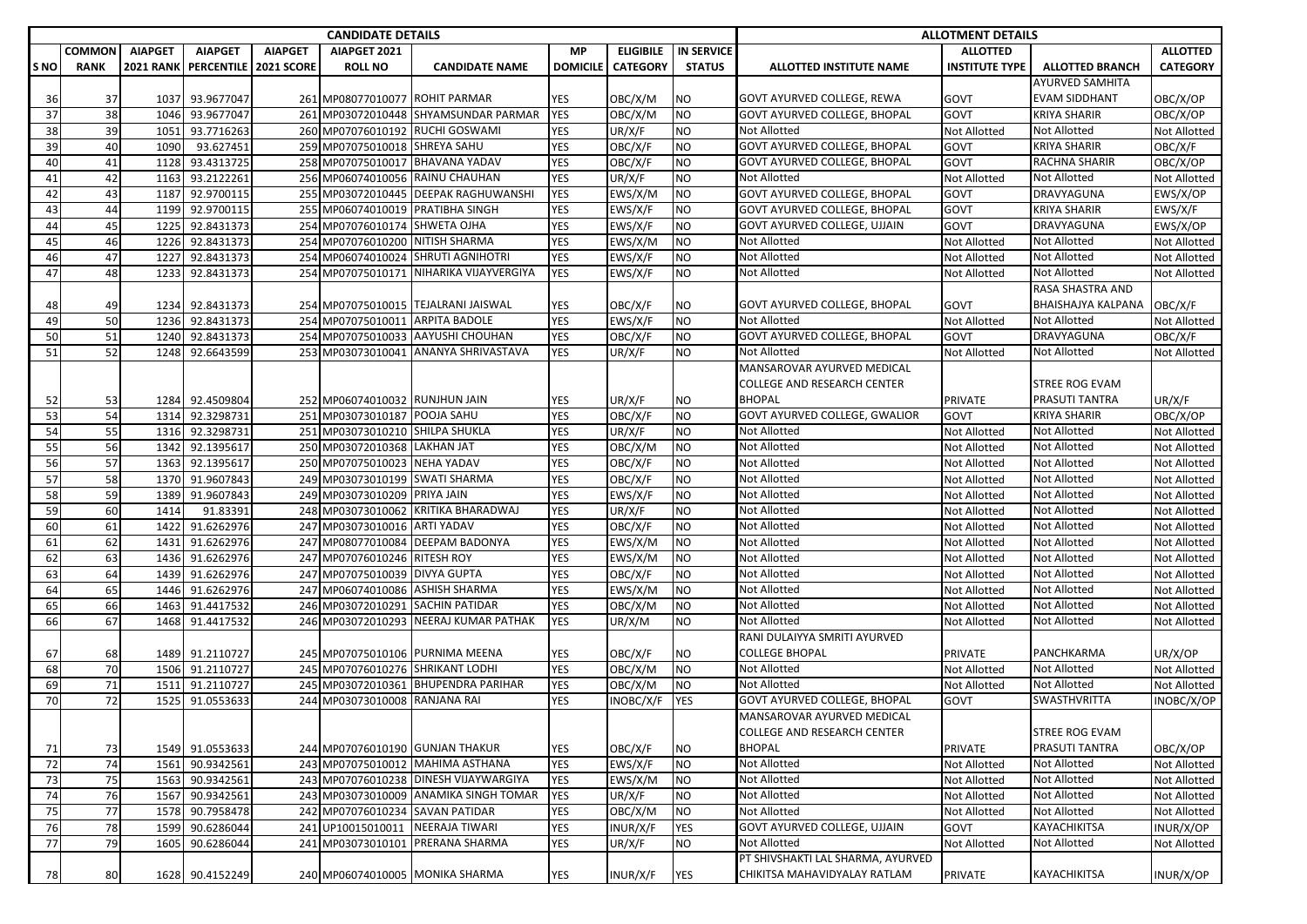|            |                       |                                    |                                     |                                     | <b>CANDIDATE DETAILS</b>          |                                             |                       |                                     |                                    | <b>ALLOTMENT DETAILS</b>            |                                          |                                             |                                    |  |
|------------|-----------------------|------------------------------------|-------------------------------------|-------------------------------------|-----------------------------------|---------------------------------------------|-----------------------|-------------------------------------|------------------------------------|-------------------------------------|------------------------------------------|---------------------------------------------|------------------------------------|--|
| S NO       | COMMON<br><b>RANK</b> | <b>AIAPGET</b><br><b>2021 RANK</b> | <b>AIAPGET</b><br><b>PERCENTILE</b> | <b>AIAPGET</b><br><b>2021 SCORE</b> | AIAPGET 2021<br><b>ROLL NO</b>    | <b>CANDIDATE NAME</b>                       | МP<br><b>DOMICILE</b> | <b>ELIGIBILE</b><br><b>CATEGORY</b> | <b>IN SERVICE</b><br><b>STATUS</b> | <b>ALLOTTED INSTITUTE NAME</b>      | <b>ALLOTTED</b><br><b>INSTITUTE TYPE</b> | <b>ALLOTTED BRANCH</b>                      | <b>ALLOTTED</b><br><b>CATEGORY</b> |  |
| 79         | 81                    | 1646                               | 90.4152249                          |                                     |                                   | 240 MP07075010173 SHIVANI CHOURASIA         | YES                   | OBC/X/F                             | <b>NO</b>                          | <b>Not Allotted</b>                 | Not Allotted                             | <b>Not Allotted</b>                         | Not Allotted                       |  |
|            |                       |                                    |                                     |                                     |                                   |                                             |                       |                                     |                                    | MANSAROVAR AYURVED MEDICAL          |                                          |                                             |                                    |  |
|            |                       |                                    |                                     |                                     |                                   |                                             |                       |                                     |                                    | <b>COLLEGE AND RESEARCH CENTER</b>  |                                          |                                             |                                    |  |
| 80         | 82                    | 1648                               | 90.4152249                          |                                     | 240 MP03073010023 RITU RATHORE    |                                             | YES                   | OBC/X/F                             | <b>NO</b>                          | <b>BHOPAL</b>                       | <b>PRIVATE</b>                           | SHALAKYA TANTRA                             | UR/X/OP                            |  |
|            |                       |                                    |                                     |                                     |                                   | <b>DEEPENDRA SINGH</b>                      |                       |                                     |                                    |                                     |                                          |                                             |                                    |  |
| 81         | 83                    | 1661                               | 90.4152249                          |                                     | 240 MP07076010327                 | <b>RATHORE</b>                              | YES                   | UR/X/M                              | NO                                 | <b>Not Allotted</b>                 | Not Allotted                             | <b>Not Allotted</b>                         | Not Allotted                       |  |
| 82         | 84                    | 1702                               | 90.1211073                          |                                     | 238 MP03073010164 SHILPA DHOTE    |                                             | <b>YES</b>            | OBC/X/F                             | <b>NO</b>                          | Not Allotted                        | Not Allotted                             | <b>Not Allotted</b>                         | Not Allotted                       |  |
|            |                       |                                    |                                     |                                     |                                   | SHRADDHA SINGH                              |                       |                                     |                                    | RANI DULAIYYA SMRITI AYURVED        |                                          |                                             |                                    |  |
| 83         | 85                    | 1728                               | 89.9538639                          |                                     | 237 MP08077010008 THAKUR          |                                             | YES                   | OBC/X/F                             | <b>NO</b>                          | <b>COLLEGE BHOPAL</b>               | PRIVATE                                  | <b>SHALYA TANTRA</b>                        | UR/X/OP                            |  |
| 84         | 86                    | 1752                               | 89.8039216                          |                                     | 236 MP07075010041                 | <b>MONICA YADAV</b>                         | YES                   | OBC/X/F                             | <b>NO</b>                          | Not Allotted                        | Not Allotted                             | <b>Not Allotted</b>                         | Not Allotted                       |  |
|            |                       |                                    |                                     |                                     |                                   |                                             |                       |                                     |                                    |                                     |                                          |                                             |                                    |  |
| 85         | 87                    | 1754                               | 89.8039216                          |                                     |                                   | 236 MP06074010094 GAJENDRA SINGH SENGAR YES |                       | EWS/X/M                             | ΝO                                 | <b>Not Allotted</b>                 | Not Allotted                             | <b>Not Allotted</b>                         | Not Allotted                       |  |
|            |                       |                                    |                                     |                                     |                                   |                                             |                       |                                     |                                    |                                     |                                          | ROGNIDAN AVUM                               |                                    |  |
| 86         | 88                    | 1760                               | 89.8039216                          |                                     |                                   | 236 MP03073010095 SONAM PATHARIYA           | YES                   | SC/X/F                              | <b>NO</b>                          | <b>GOVT AYURVED COLLEGE, BHOPAL</b> | <b>GOVT</b>                              | <b>VIKIRTI VIGYAN</b>                       | SC/X/F                             |  |
| 87         | 89                    | 1764                               | 89.8039216                          |                                     |                                   | 236 MP07075010089 RAVINA VAISHNAV           | YES                   | OBC/X/F                             | <b>NO</b>                          | <b>Not Allotted</b>                 | <b>Not Allotted</b>                      | <b>Not Allotted</b>                         | Not Allotted                       |  |
| 88         | 91                    | 1823                               | 89.3483276                          |                                     | 234 MP08077010054                 | <b>VIDHI MISHRA</b>                         | YES                   | UR/X/F                              | <b>NO</b>                          | <b>Not Allotted</b>                 | <b>Not Allotted</b>                      | <b>Not Allotted</b>                         | Not Allotted                       |  |
| 89         | 92                    | 1831                               | 89.3483276                          |                                     | 234 MP03072010259 PREETI RATHOR   |                                             | <b>YES</b>            | ST/X/F                              | <b>NO</b>                          | GOVT AYURVED COLLEGE, BHOPAL        | <b>GOVT</b>                              | KAYACHIKITSA                                | ST/X/F                             |  |
|            |                       |                                    |                                     |                                     |                                   |                                             |                       |                                     |                                    |                                     |                                          | <b>AGADH TANTRA EVAM</b>                    |                                    |  |
| 90         | 93                    | 1838                               | 89.3483276                          |                                     |                                   | 234 MP07076010198 AKANKSHA GWALE            | YES                   | SC/X/F                              | <b>NO</b>                          | GOVT AYURVED COLLEGE, BHOPAL        | GOVT                                     | <b>VIDHI BAIDYAK</b>                        | SC/X/OP                            |  |
| 91         | 94                    | 1840                               | 89.3483276                          |                                     |                                   | 234 MP07075010158 VANNI HARINKHEDE          | YES                   | OBC/X/F                             | <b>NO</b>                          | <b>Not Allotted</b>                 | Not Allotted                             | <b>Not Allotted</b>                         | Not Allotted                       |  |
| 92         | 95                    | 1884                               | 89.0253749                          |                                     |                                   | 232 MP07075010016 AMREEN QURESHI            | YES                   | OBC/X/F                             | <b>NO</b>                          | Not Allotted                        | Not Allotted                             | <b>Not Allotted</b>                         | Not Allotted                       |  |
| 93         | 96                    | 1894                               | 89.0253749                          |                                     |                                   | 232 MP07075010107 ARCHANA SHARMA            | YES                   | UR/X/F                              | <b>NO</b>                          | <b>Not Allotted</b>                 | Not Allotted                             | Not Allotted                                | Not Allotted                       |  |
| 94         | 97                    | 1952                               | 88.5928489                          |                                     |                                   | 230 MP07075010122 BHAVANA KOLARE            | YES                   | SC/X/F                              | <b>NO</b>                          | GOVT AYURVED COLLEGE, BHOPAL        | GOVT                                     | <b>RACHNA SHARIR</b>                        | SC/X/OP                            |  |
| 95         | 98                    | 1955                               | 88.5928489                          |                                     | 230 MP08077010090 MAYANK SINGH    |                                             | <b>YES</b>            | OBC/X/M                             | <b>NO</b>                          | Not Allotted                        | Not Allotted                             | <b>Not Allotted</b>                         | Not Allotted                       |  |
| 96         | 99                    | 1961                               | 88.5928489                          |                                     | 230 MP07075010147 ALVIRA SIDDIQUI |                                             | YES                   | UR/X/F                              | <b>NO</b>                          | Not Allotted                        | Not Allotted                             | <b>Not Allotted</b>                         | Not Allotted                       |  |
| 97         | 100                   | 1980                               | 88.3621684                          |                                     | 229 MP07075010137                 | <b>PRATIBHA VYAS</b>                        | YES                   | UR/X/F                              | <b>NO</b>                          | Not Allotted                        | <b>Not Allotted</b>                      | <b>Not Allotted</b>                         | Not Allotted                       |  |
| 98         | 102                   | 1992                               | 88.3621684                          |                                     | 229 MP03073010134 AKANKSHA SONI   |                                             | <b>YES</b>            | UR/X/F                              | <b>NO</b>                          | Not Allotted                        | Not Allotted                             | <b>Not Allotted</b>                         | Not Allotted                       |  |
| 99         | 103                   | 1996                               | 88.3621684                          |                                     |                                   | 229 MP07076010291 PRASHANT SHRIVASTAVA      | <b>YES</b>            | EWS/X/M                             | <b>NO</b>                          | <b>Not Allotted</b>                 | Not Allotted                             | <b>Not Allotted</b>                         | Not Allotted                       |  |
| 100        | 105                   | 2001                               | 88.3621684                          |                                     | 229 MR17136010144 RUPALI BISEN    |                                             | <b>YES</b>            | OBC/X/F                             | <b>NO</b>                          | Not Allotted                        | <b>Not Allotted</b>                      | <b>Not Allotted</b>                         | Not Allotted                       |  |
| 101        | 106                   | 2032                               | 88.160323                           |                                     |                                   | 228 MP03072010299 ATUL KUMAR PRAJAPATI      | YES                   | OBC/X/M                             | <b>NO</b>                          | Not Allotted                        | Not Allotted                             | <b>Not Allotted</b>                         | Not Allotted                       |  |
|            |                       |                                    |                                     |                                     |                                   |                                             |                       |                                     |                                    |                                     |                                          | RASA SHASTRA AND                            |                                    |  |
| 102        | 107                   | 2083                               | 87.9411765                          |                                     |                                   | 227 MP07075010134 PRAGATI PANDOLE           | YES                   | SC/X/F                              | <b>NO</b>                          | GOVT AYURVED COLLEGE, BHOPAL        | <b>GOVT</b>                              | BHAISHAJYA KALPANA                          | SC/X/OP                            |  |
| 103        | 108                   | 2085                               | 87.9411765                          |                                     | 227 MP08077010001 AYUSHI RANA     |                                             | <b>YES</b>            | OBC/X/F                             | <b>NO</b>                          | <b>Not Allotted</b>                 | Not Allotted                             | Not Allotted                                | Not Allotted                       |  |
| 104        | 109                   | 2091                               | 87.9411765                          |                                     | 227 MP03073010028                 | <b>ROSHNI CHOUDHARY</b>                     | YES                   | SC/X/F                              | <b>NO</b>                          | GOVT AYURVED COLLEGE, BHOPAL        | <b>GOVT</b>                              | DRAVYAGUNA                                  | SC/X/OP                            |  |
| 105        | 110                   | 2100                               | 87.7566321                          |                                     |                                   | 226 MP03072010251 NANDANI BHARGAVA          | YES                   | EWS/X/F                             | <b>NO</b>                          | <b>Not Allotted</b>                 | <b>Not Allotted</b>                      | <b>Not Allotted</b>                         | Not Allotted                       |  |
|            |                       |                                    |                                     |                                     |                                   |                                             |                       |                                     |                                    | <b>GOVT AYURVED COLLEGE, BHOPAL</b> |                                          | <b>AYURVED SAMHITA</b>                      |                                    |  |
| 106        | 111<br>112            | 2137<br>2142                       | 87.5374856<br>87.5374856            |                                     | 225 MP07075010169 TOSHI BHAVSAR   | 225 MP03073010197 ARCHANA ASREKAR           | YES<br><b>YES</b>     | SC/X/F                              | <b>NO</b><br><b>NO</b>             | <b>Not Allotted</b>                 | <b>GOVT</b>                              | <b>EVAM SIDDHANT</b><br><b>Not Allotted</b> | SC/X/F<br>Not Allotted             |  |
| 107<br>108 | 113                   | 2150                               | 87.5374856                          |                                     | 225 MP07075010113 KIRTI SISODIYA  |                                             | <b>YES</b>            | OBC/X/F<br>SC/X/F                   | <b>NO</b>                          | GOVT AYURVED COLLEGE, UJJAIN        | Not Allotted<br><b>GOVT</b>              | <b>RACHNA SHARIR</b>                        | SC/X/OP                            |  |
| 109        | 114                   | 2173                               | 87.3241061                          |                                     | 224 MP03072010308 ANKUSH SAHU     |                                             | YES                   | OBC/X/M                             | <b>NO</b>                          | <b>Not Allotted</b>                 | Not Allotted                             | <b>Not Allotted</b>                         | Not Allotted                       |  |
| 110        | 115                   | 2175                               | 87.3241061                          |                                     |                                   | 224 MP07076010258 HARSHUL SHARMA            | YES                   | UR/X/M                              | <b>NO</b>                          | Not Allotted                        | Not Allotted                             | <b>Not Allotted</b>                         | Not Allotted                       |  |
| 111        | 116                   |                                    | 2185 87.3241061                     |                                     | 224 MP03073010117 PRIYA SAHU      |                                             | YES                   | OBC/X/F                             | N <sub>O</sub>                     | <b>Not Allotted</b>                 | Not Allotted                             | <b>Not Allotted</b>                         | Not Allotted                       |  |
| 112        | 117                   | 2244                               | 86.9665513                          |                                     | 222 MP07076010302 PRAKHAR KAG     |                                             | <b>YES</b>            | OBC/X/M                             | <b>NO</b>                          | <b>Not Allotted</b>                 | Not Allotted                             | Not Allotted                                | Not Allotted                       |  |
| 113        | 118                   | 2270                               | 86.7474048                          |                                     |                                   | 221 MP07075010080 DR.SHIVANGI RATHOR        | <b>YES</b>            | OBC/X/F                             | <b>NO</b>                          | Not Allotted                        | <b>Not Allotted</b>                      | <b>Not Allotted</b>                         | Not Allotted                       |  |
|            |                       |                                    |                                     |                                     |                                   |                                             |                       |                                     |                                    |                                     |                                          |                                             |                                    |  |
| 114        | 119                   | 2279                               | 86.7474048                          |                                     |                                   | 221 MP03072010399 KRISHNA KANT BHARGAVA YES |                       | EWS/X/M                             | NO                                 | Not Allotted                        | Not Allotted                             | Not Allotted                                | Not Allotted                       |  |
| 115        | 120                   | 2310                               | 86.4417532                          |                                     |                                   | 220 MP07076010213 RAHUL AGRAWAL             | YES                   | EWS/X/M                             | <b>NO</b>                          | Not Allotted                        | <b>Not Allotted</b>                      | Not Allotted                                | Not Allotted                       |  |
| 116        | 122                   | 2339                               | 86.4417532                          |                                     |                                   | 220 MP03072010276 BHUPENDRA JATAV           | <b>YES</b>            | SC/X/M                              | <b>NO</b>                          | GOVT AYURVED COLLEGE, GWALIOR       | <b>GOVT</b>                              | <b>KRIYA SHARIR</b>                         | SC/X/OP                            |  |
| 117        | 123                   | 2430                               | 85.916955                           |                                     |                                   | 217 MP03073010044 POOJA PRAJAPATI           | <b>YES</b>            | SC/X/F                              | <b>NO</b>                          | GOVT AYURVED COLLEGE, BHOPAL        | GOVT                                     | <b>KRIYA SHARIR</b>                         | SC/X/F                             |  |
| 118        | 124                   | 2447                               | 85.7208766                          |                                     |                                   | 216 MP03072010300 SHIV SHANKAR PATEL        | YES                   | OBC/X/M                             | <b>NO</b>                          | Not Allotted                        | Not Allotted                             | Not Allotted                                | Not Allotted                       |  |
| 119        | 125                   |                                    | 2450 85.7208766                     |                                     | 216 MP03072010298 AZHARUDDIN      |                                             | YES                   | OBC/X/M                             | <b>NO</b>                          | Not Allotted                        | Not Allotted                             | <b>Not Allotted</b>                         | Not Allotted                       |  |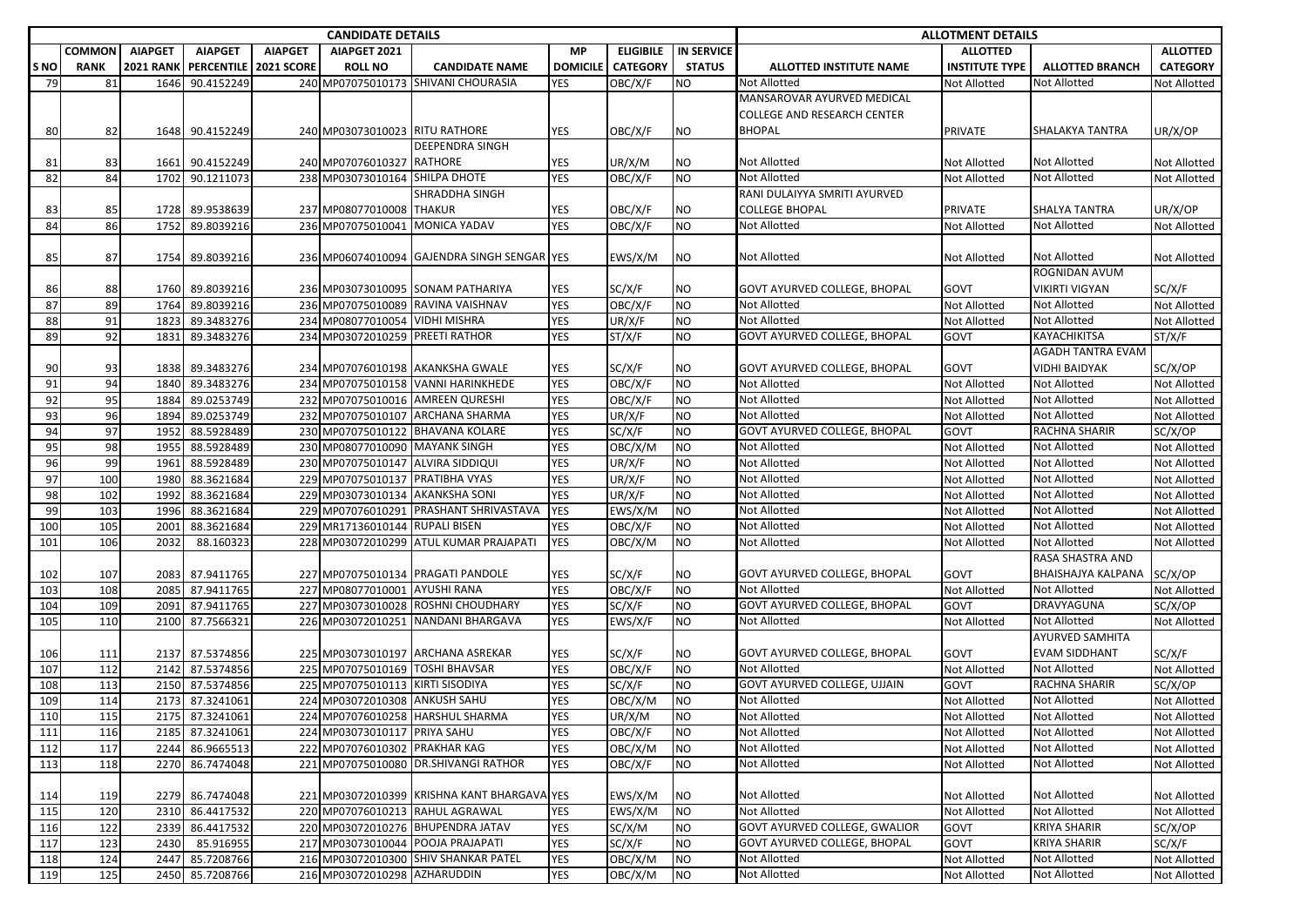|            |               |                  |                   |                   | <b>CANDIDATE DETAILS</b>         |                                        |                 |                     |                   | <b>ALLOTMENT DETAILS</b>            |                       |                        |                     |  |
|------------|---------------|------------------|-------------------|-------------------|----------------------------------|----------------------------------------|-----------------|---------------------|-------------------|-------------------------------------|-----------------------|------------------------|---------------------|--|
|            | <b>COMMON</b> | <b>AIAPGET</b>   | <b>AIAPGET</b>    | <b>AIAPGET</b>    | AIAPGET 2021                     |                                        | <b>MP</b>       | <b>ELIGIBILE</b>    | <b>IN SERVICE</b> |                                     | <b>ALLOTTED</b>       |                        | <b>ALLOTTED</b>     |  |
| <b>SNO</b> | <b>RANK</b>   | <b>2021 RANK</b> | <b>PERCENTILE</b> | <b>2021 SCORE</b> | <b>ROLL NO</b>                   | <b>CANDIDATE NAME</b>                  | <b>DOMICILE</b> | <b>CATEGORY</b>     | <b>STATUS</b>     | ALLOTTED INSTITUTE NAME             | <b>INSTITUTE TYPE</b> | <b>ALLOTTED BRANCH</b> | <b>CATEGORY</b>     |  |
| 120        | 126           | 2456             | 85.7208766        |                   |                                  | 216 MP06074010044 GARGI SHRIVASTAVA    | <b>YES</b>      | UR/X/F              | NO                | <b>Not Allotted</b>                 | Not Allotted          | Not Allotted           | Not Allotted        |  |
| 121        | 127           | 2460             | 85.7208766        |                   |                                  | 216 MP03073010122 URVASHI CHANDROL     | <b>YES</b>      | OBC/X/F             | NO                | <b>Not Allotted</b>                 | Not Allotted          | <b>Not Allotted</b>    | Not Allotted        |  |
| 122        | 128           | 2474             | 85.7208766        |                   | 216 MP03073010194 RUCHI SHARMA   |                                        | YES             | EWS/X/F             | NO                | <b>Not Allotted</b>                 | <b>Not Allotted</b>   | <b>Not Allotted</b>    | Not Allotted        |  |
| 123        | 129           | 2479             | 85.5420992        |                   | 215 MP03073010086 POONAM NAGLE   |                                        | YES             | SC/X/F              | NO.               | <b>Not Allotted</b>                 | <b>Not Allotted</b>   | Not Allotted           | Not Allotted        |  |
|            |               |                  |                   |                   |                                  |                                        |                 |                     |                   | PT SHIVSHAKTI LAL SHARMA, AYURVED   |                       |                        |                     |  |
| 124        | 130           | 2508             | 85.3575548        |                   |                                  | 214 MP06074010067 RAVI RAMAN RAJPUT    | YES             | INOBC/X/M YES       |                   | CHIKITSA MAHAVIDYALAY RATLAM        | PRIVATE               | PANCHKARMA             | INOBC/X/OP          |  |
| 125        | 132           | 2548             | 85.1499423        |                   |                                  | 213 MP03073010206 SHWETA DHURVE        | <b>YES</b>      | ST/X/F              | NO.               | <b>GOVT AYURVED COLLEGE, BHOPAL</b> | GOVT                  | PANCHKARMA             | ST/X/OP             |  |
| 126        | 133           | 2560             | 85.1499423        |                   | 213 MP03073010006 ANKUSH ZOPE    |                                        | <b>YES</b>      | UR/H/M              | NO.               | GOVT AYURVED COLLEGE, BHOPAL        | GOVT                  | RACHNA SHARIR          | UR/H/OP             |  |
| 127        | 134           | 2563             | 85.1499423        |                   | 213 DL01056010247                | <b>BHAVIKA</b>                         | <b>NO</b>       | UR/X/F              | NO                | <b>Not Allotted</b>                 | <b>Not Allotted</b>   | <b>Not Allotted</b>    | <b>Not Allotted</b> |  |
| 128        | 136           | 2656             | 84.4925029        |                   | 210 MP07075010070                | <b>SHRUTI SHANDILYA</b>                | YES             | UR/X/F              | NO.               | Not Allotted                        | Not Allotted          | Not Allotted           | Not Allotted        |  |
|            |               |                  |                   |                   |                                  | <b>SURYABHAN SINGH</b>                 |                 |                     |                   |                                     |                       |                        |                     |  |
| 129        | 137           |                  | 2658 84.4925029   |                   | 210 MP03072010343 GURJAR         |                                        | YES             | OBC/X/M             | NO.               | <b>Not Allotted</b>                 | Not Allotted          | Not Allotted           | Not Allotted        |  |
| 130        | 138           | 2690             | 84.3194925        |                   | 209 MP06074010073                | <b>VINAY MITTAL</b>                    | <b>YES</b>      | UR/X/M              | NO                | <b>Not Allotted</b>                 | Not Allotted          | <b>Not Allotted</b>    | Not Allotted        |  |
| 131        | 139           | 2708             | 84.3194925        |                   | 209 MP03073010103                | <b>KANCHAN TIWARI</b>                  | YES             | EWS/X/F             | NO.               | Not Allotted                        | Not Allotted          | Not Allotted           | Not Allotted        |  |
|            |               |                  |                   |                   |                                  |                                        |                 |                     |                   |                                     |                       | ROGNIDAN AVUM          |                     |  |
| 132        | 140           | 2734             | 84.083045         |                   |                                  | 208 MP03072010317 ASHISH MANDLOI       | YES             | ST/X/M              | ΝO                | <b>GOVT AYURVED COLLEGE, BHOPAL</b> | GOVT                  | <b>VIKIRTI VIGYAN</b>  | ST/X/OP             |  |
|            |               |                  |                   |                   |                                  |                                        |                 |                     |                   | <b>MANSAROVAR AYURVED MEDICAL</b>   |                       |                        |                     |  |
|            |               |                  |                   |                   |                                  |                                        |                 |                     |                   | <b>COLLEGE AND RESEARCH CENTER</b>  |                       | STREE ROG EVAM         |                     |  |
| 133        | 142           | 2780             | 83.8754325        |                   | 207 MP08077010044 REEYA GAMNE    |                                        | YES             | EWS/X/F             | NO                | <b>BHOPAL</b>                       | <b>PRIVATE</b>        | PRASUTI TANTRA         | EWS/X/OP            |  |
| 134        | 143           | 2783             | 83.8754325        |                   | 207 MP08077010025                | <b>SHRADDHA THAKRE</b>                 | <b>YES</b>      | OBC/X/F             | NO                | Not Allotted                        | <b>Not Allotted</b>   | <b>Not Allotted</b>    | Not Allotted        |  |
| 135        | 144           | 2811             | 83.633218         |                   | 206 MP07075010044 JYOTI          |                                        | YES             | OBC/X/F             | NO                | <b>Not Allotted</b>                 | Not Allotted          | Not Allotted           | Not Allotted        |  |
|            |               |                  |                   |                   |                                  |                                        |                 |                     |                   | RANI DULAIYYA SMRITI AYURVED        |                       |                        |                     |  |
| 136        | 145           | 2826             | 83.633218         |                   |                                  | 206 MP07075010052 SHIVANI SHARMA       | <b>YES</b>      | UR/X/F              | ΝO                | <b>COLLEGE BHOPAL</b>               | PRIVATE               | KAUMARBHRITYA          | UR/X/OP             |  |
| 137        | 146           | 2849             | 83.3679354        |                   |                                  | 205 MP03072010429 DEVENDRA BADGAIYAN   | <b>YES</b>      | EWS/X/M             | NO                | <b>Not Allotted</b>                 | Not Allotted          | <b>Not Allotted</b>    | Not Allotted        |  |
| 138        | 147           | 2852             | 83.3679354        |                   |                                  | 205 MP03073010158 INDU DEVI VAISHYA    | YES             | OBC/X/F             | NO                | Not Allotted                        | Not Allotted          | Not Allotted           | <b>Not Allotted</b> |  |
|            |               |                  |                   |                   |                                  |                                        |                 |                     |                   |                                     |                       | <b>AYURVED SAMHITA</b> |                     |  |
| 139        | 148           | 2856             | 83.3679354        |                   | 205 MP06074010037 TANYA RAJE     |                                        | YES             | SC/X/F              | ΝO                | <b>GOVT AYURVED COLLEGE, REWA</b>   | GOVT                  | <b>EVAM SIDDHANT</b>   | SC/X/OP             |  |
| 140        | 149           | 2859             | 83.3679354        |                   |                                  | 205 MP07076010241 GAURAV SHRIVASTAVA   | <b>YES</b>      | UR/X/M              | NO.               | <b>Not Allotted</b>                 | Not Allotted          | Not Allotted           | Not Allotted        |  |
| 141        | 150           | 2916             | 83.160323         |                   | 204 MP03073010149 YASHI JOSHI    |                                        | <b>YES</b>      | UR/X/F              | NO.               | <b>Not Allotted</b>                 | <b>Not Allotted</b>   | <b>Not Allotted</b>    | <b>Not Allotted</b> |  |
|            |               |                  |                   |                   |                                  |                                        |                 |                     |                   | RANI DULAIYYA SMRITI AYURVED        |                       |                        |                     |  |
| 142        | 151           |                  | 2938 82.9700115   |                   |                                  | 203 MP03072010386 PRATEEK SINGH THAKUR | YES             | UR/X/M              | NO.               | <b>COLLEGE BHOPAL</b>               | <b>PRIVATE</b>        | AGADH TANTRA           | UR/X/OP             |  |
|            |               |                  |                   |                   |                                  |                                        |                 |                     |                   | MANSAROVAR AYURVED MEDICAL          |                       |                        |                     |  |
|            |               |                  |                   |                   |                                  |                                        |                 |                     |                   | <b>COLLEGE AND RESEARCH CENTER</b>  |                       | <b>AYURVED SAMHITA</b> |                     |  |
| 143        | 152           | 2999             | 82.5836217        |                   |                                  | 201 UP12018010034 ANAMIKA SHARMA       | YES             | UR/X/F              | ΝO                | <b>BHOPAL</b>                       | PRIVATE               | <b>EVAM SIDDHANT</b>   | UR/X/OP             |  |
| 144        | 153           | 3031             | 82.3068051        |                   | 200 MP03072010444 RAJESH PATIDAR |                                        | <b>YES</b>      | OBC/X/M             | NO                | Not Allotted                        | Not Allotted          | <b>Not Allotted</b>    | Not Allotted        |  |
| 145        | 154           | 3033             | 82.3068051        |                   |                                  | 200 MP03073010143 VANDNA RAJE SINGH    | YES             | SC/X/F              | NO                | Not Allotted                        | Not Allotted          | Not Allotted           | Not Allotted        |  |
| 146        | 155           | 3054             | 82.3068051        |                   |                                  | 200 MP03073010104 JAGRATI AHIRWAR      | YES             | SC/X/F              | NO                | <b>Not Allotted</b>                 | Not Allotted          | <b>Not Allotted</b>    | Not Allotted        |  |
|            |               |                  |                   |                   |                                  |                                        |                 |                     |                   |                                     |                       | AGADH TANTRA EVAM      |                     |  |
| 147        | 156           |                  | 3078 82.1049596   |                   | 199 MP07076010184 ANJALI JAMRA   |                                        | YES             | ST/X/F              | NO.               | <b>GOVT AYURVED COLLEGE, BHOPAL</b> | GOVT                  | VIDHI BAIDYAK          | ST/X/F              |  |
|            |               |                  |                   |                   |                                  |                                        |                 |                     |                   | PT SHIVSHAKTI LAL SHARMA, AYURVED   |                       |                        |                     |  |
| 148        | 158           |                  | 3151 81.6435986   |                   |                                  | 197 MR22146011087 DEEPALI JAISWAL      | <b>YES</b>      | OBC/X/F             | <b>NO</b>         | CHIKITSA MAHAVIDYALAY RATLAM        | <b>PRIVATE</b>        | <b>KAYACHIKITSA</b>    | UR/X/OP             |  |
|            |               |                  |                   |                   |                                  |                                        |                 |                     |                   |                                     |                       | <b>AYURVED SAMHITA</b> |                     |  |
| 149        | 160           | 3196             | 81.4186851        |                   |                                  | 196 MP07076010315 JITENDRA DAWAR       | YES             | ST/X/M              | ΝO                | <b>GOVT AYURVED COLLEGE, BHOPAL</b> | GOVT                  | <b>EVAM SIDDHANT</b>   | ST/X/OP             |  |
| 150        | 161           | 3197             | 81.4186851        |                   | 196 MP03073010021 NEETU THAKUR   |                                        | YES             | UR/X/F              | ΝO                | <b>Not Allotted</b>                 | Not Allotted          | Not Allotted           | <b>Not Allotted</b> |  |
| 151        | 162           | 3201             | 81.4186851        |                   | 196 MP07075010123 KRITIKA JATAV  |                                        | YES             | $\overline{SC}/X/F$ | ΝO                | <b>Not Allotted</b>                 | Not Allotted          | <b>Not Allotted</b>    | Not Allotted        |  |
| 152        | 163           | 3209             | 81.4186851        |                   | 196 MP07076010197 KRITIKA BHAVEL |                                        | YES             | SC/X/F              | NO.               | Not Allotted                        | <b>Not Allotted</b>   | <b>Not Allotted</b>    | <b>Not Allotted</b> |  |
| 153        | 164           | 3249             | 81.1649366        |                   | 195 MP03072010288 SANJEEV YADAV  |                                        | YES             | OBC/X/M             | ΝO                | Not Allotted                        | <b>Not Allotted</b>   | <b>Not Allotted</b>    | Not Allotted        |  |
| 154        | 165           | 3252             | 81.1649366        |                   | 195 MP03073010045 SURABHI KHARE  |                                        | YES             | UR/X/F              | NO                | Not Allotted                        | Not Allotted          | Not Allotted           | <b>Not Allotted</b> |  |
| 155        | 166           | 3259             | 81.1649366        |                   |                                  | 195 MP07076010254 ARUN SINGH SOLANKI   | YES             | SC/X/M              | NO.               | <b>Not Allotted</b>                 | <b>Not Allotted</b>   | <b>Not Allotted</b>    | <b>Not Allotted</b> |  |
|            |               |                  |                   |                   |                                  | <b>SURENDRA KUMAR</b>                  |                 |                     |                   | RANI DULAIYYA SMRITI AYURVED        |                       | <b>AYURVED SAMHITA</b> |                     |  |
| 156        | 167           |                  | 3271 81.0265283   |                   | 194 MP03072010406 SIKARWAR       |                                        | <b>YES</b>      | SC/X/M              | ΝO                | <b>COLLEGE BHOPAL</b>               | PRIVATE               | <b>EVAM SIDDHANT</b>   | UR/X/OP             |  |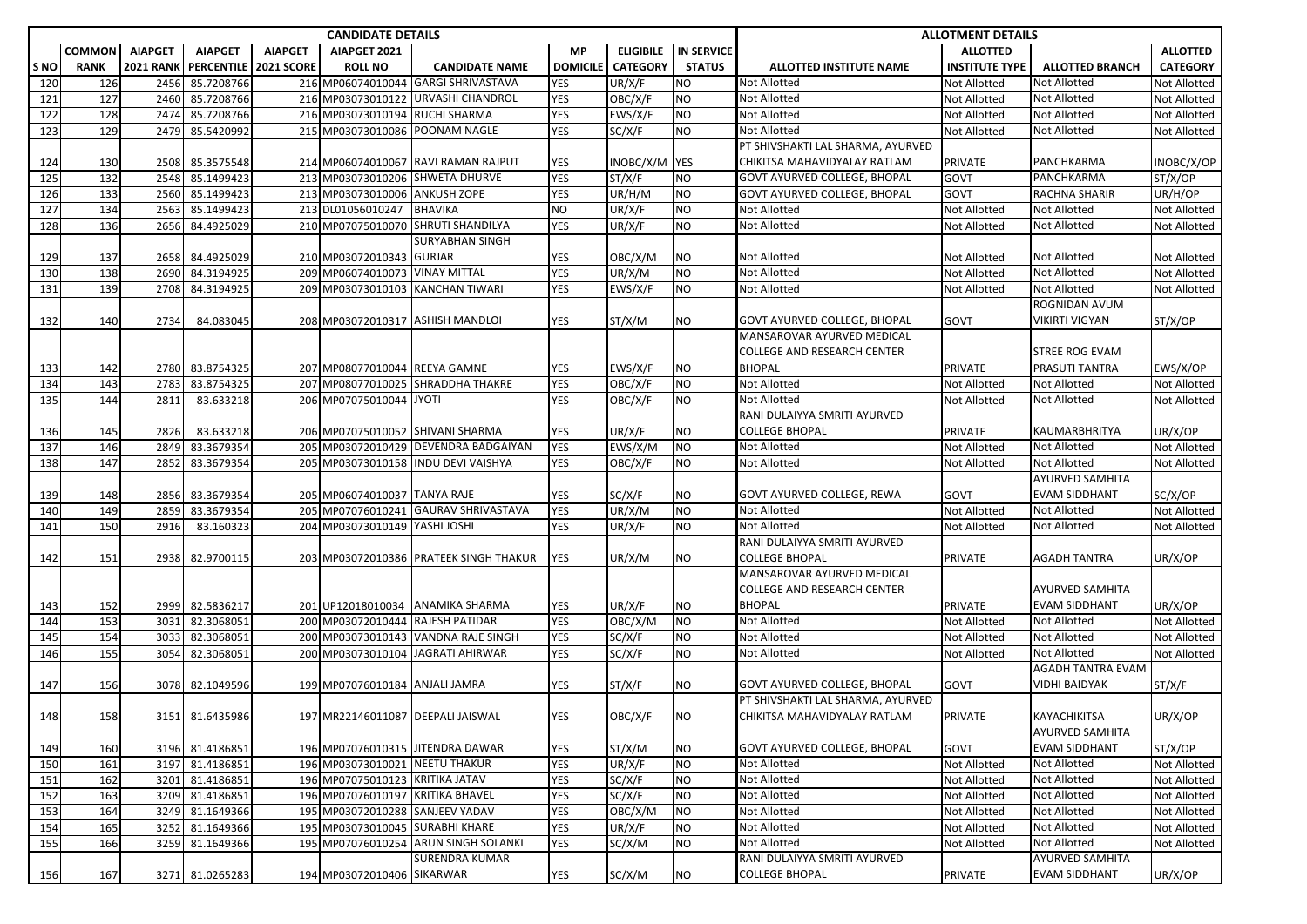|                 |               |                  |                               |                   | <b>CANDIDATE DETAILS</b>        |                                              |                   |                  | <b>ALLOTMENT DETAILS</b><br><b>ALLOTTED</b><br><b>ALLOTTED</b><br><b>INSTITUTE TYPE</b><br><b>CATEGORY</b><br><b>ALLOTTED BRANCH</b><br>OBC/X/F<br>PRIVATE<br>SHALAKYA TANTRA<br>Not Allotted<br>Not Allotted<br>Not Allotted<br>Not Allotted<br><b>Not Allotted</b><br><b>Not Allotted</b><br>GOVT<br>PANCHKARMA<br>INSC/X/OP<br>SHALAKYA TANTRA<br>PRIVATE<br>INUR/X/OP<br><b>Not Allotted</b><br><b>Not Allotted</b><br>Not Allotted<br>RASA SHASTRA AND |                                              |                                     |                                        |                              |
|-----------------|---------------|------------------|-------------------------------|-------------------|---------------------------------|----------------------------------------------|-------------------|------------------|-------------------------------------------------------------------------------------------------------------------------------------------------------------------------------------------------------------------------------------------------------------------------------------------------------------------------------------------------------------------------------------------------------------------------------------------------------------|----------------------------------------------|-------------------------------------|----------------------------------------|------------------------------|
|                 | <b>COMMON</b> | <b>AIAPGET</b>   | <b>AIAPGET</b>                | <b>AIAPGET</b>    | AIAPGET 2021                    |                                              | <b>MP</b>         | <b>ELIGIBILE</b> | <b>IN SERVICE</b>                                                                                                                                                                                                                                                                                                                                                                                                                                           |                                              |                                     |                                        |                              |
| S <sub>NO</sub> | <b>RANK</b>   | <b>2021 RANK</b> | <b>PERCENTILE</b>             | <b>2021 SCORE</b> | <b>ROLL NO</b>                  | <b>CANDIDATE NAME</b>                        | DOMICILE          | <b>CATEGORY</b>  | <b>STATUS</b>                                                                                                                                                                                                                                                                                                                                                                                                                                               | ALLOTTED INSTITUTE NAME                      |                                     |                                        |                              |
|                 |               |                  |                               |                   |                                 |                                              |                   |                  |                                                                                                                                                                                                                                                                                                                                                                                                                                                             | MANSAROVAR AYURVED MEDICAL                   |                                     |                                        |                              |
|                 |               |                  |                               |                   |                                 |                                              |                   |                  |                                                                                                                                                                                                                                                                                                                                                                                                                                                             | <b>COLLEGE AND RESEARCH CENTER</b>           |                                     |                                        |                              |
| 157             | 168           | 3292             | 80.8419839                    |                   |                                 | 193 MP03073010055 BHAVNA KHANDAGRE           | <b>YES</b>        | OBC/X/F          | ΝO                                                                                                                                                                                                                                                                                                                                                                                                                                                          | <b>BHOPAL</b>                                |                                     |                                        |                              |
| 158             | 169           | 3362             | 80.461361                     |                   | 191 RJ06090010263               | <b>DEEPIKA AGRAWAL</b>                       | <b>NO</b>         | UR/X/F           | NO                                                                                                                                                                                                                                                                                                                                                                                                                                                          | Not Allotted                                 |                                     |                                        |                              |
| 159             | 170           | 3379             | 80.461361                     |                   | 191 MP03073010043               | <b>SONAM NEMA</b>                            | YES               | OBC/X/F          | NO.                                                                                                                                                                                                                                                                                                                                                                                                                                                         | <b>Not Allotted</b>                          |                                     |                                        |                              |
|                 |               |                  |                               |                   |                                 | DR. PANKAJ KUMAR                             |                   |                  |                                                                                                                                                                                                                                                                                                                                                                                                                                                             |                                              |                                     |                                        |                              |
| 160             | 171           |                  | 3436 80.0346021               |                   | 189 MP08077010093 MESHRAM       |                                              | YES               | INSC/X/M         | YES                                                                                                                                                                                                                                                                                                                                                                                                                                                         | <b>GOVT AYURVED COLLEGE, BHOPAL</b>          |                                     |                                        |                              |
|                 |               |                  |                               |                   |                                 |                                              |                   |                  |                                                                                                                                                                                                                                                                                                                                                                                                                                                             | MANSAROVAR AYURVED MEDICAL                   |                                     |                                        |                              |
|                 |               |                  |                               |                   |                                 |                                              |                   |                  |                                                                                                                                                                                                                                                                                                                                                                                                                                                             | <b>COLLEGE AND RESEARCH CENTER</b>           |                                     |                                        |                              |
| 161             | 172           |                  | 3463 79.8212226               |                   |                                 | 188 UP10015010025 YOGESH KUMAR SHARMA YES    |                   | INUR/X/M         | YES                                                                                                                                                                                                                                                                                                                                                                                                                                                         | <b>BHOPAL</b>                                |                                     |                                        |                              |
|                 |               |                  |                               |                   |                                 |                                              |                   |                  |                                                                                                                                                                                                                                                                                                                                                                                                                                                             |                                              |                                     |                                        |                              |
| 162             | 173           |                  | 3490 79.8212226               |                   |                                 | 188 MP03073010231 SHIVANGI SINGH PARIHAR YES |                   | EWS/X/F          | ΝO                                                                                                                                                                                                                                                                                                                                                                                                                                                          | <b>Not Allotted</b>                          |                                     |                                        |                              |
|                 |               |                  |                               |                   |                                 |                                              |                   |                  |                                                                                                                                                                                                                                                                                                                                                                                                                                                             | RANI DULAIYYA SMRITI AYURVED                 |                                     |                                        |                              |
| 163             | 174           | 3500             | 79.567474                     |                   |                                 | 187 UP01013010136 SANTOSH SHARMA             | YES               | UR/X/M           | NO.                                                                                                                                                                                                                                                                                                                                                                                                                                                         | <b>COLLEGE BHOPAL</b>                        | PRIVATE                             | BHAISHAJYKALPNA                        | UR/X/OP                      |
|                 |               |                  |                               |                   |                                 |                                              |                   |                  |                                                                                                                                                                                                                                                                                                                                                                                                                                                             | RANI DULAIYYA SMRITI AYURVED                 |                                     |                                        |                              |
| 164             | 175           | 3510             | 79.567474                     |                   | 187 MP03073010029 ARTI SOLANKI  |                                              | YES               | OBC/X/F          | NO.                                                                                                                                                                                                                                                                                                                                                                                                                                                         | <b>COLLEGE BHOPAL</b>                        | PRIVATE                             | SHALYA TANTRA                          | OBC/X/F                      |
|                 |               |                  |                               |                   |                                 |                                              |                   |                  |                                                                                                                                                                                                                                                                                                                                                                                                                                                             | RANI DULAIYYA SMRITI AYURVED                 |                                     |                                        |                              |
| 165             | 176           |                  | 3589 79.0426759               |                   |                                 | 185 MP06074010046 PREETI PARASHAR            | <b>YES</b>        | EWS/X/F          | NO.                                                                                                                                                                                                                                                                                                                                                                                                                                                         | <b>COLLEGE BHOPAL</b>                        | PRIVATE                             | PANCHKARMA                             | EWS/X/OP                     |
|                 |               |                  |                               |                   |                                 |                                              |                   |                  |                                                                                                                                                                                                                                                                                                                                                                                                                                                             | RANI DULAIYYA SMRITI AYURVED                 |                                     |                                        |                              |
| 166             | 177           |                  | 3650 78.8696655               |                   | 184 MP03073010215 MEDHA SARAF   |                                              | YES               | OBC/X/F          | ΝO                                                                                                                                                                                                                                                                                                                                                                                                                                                          | <b>COLLEGE BHOPAL</b>                        | PRIVATE                             | KAUMARBHRITYA                          | OBC/X/F                      |
|                 |               |                  |                               |                   |                                 |                                              |                   |                  |                                                                                                                                                                                                                                                                                                                                                                                                                                                             | RANI DULAIYYA SMRITI AYURVED                 |                                     |                                        |                              |
| 167             | 178           |                  | 3665 78.6620531               |                   | 183 MP08077010038 RASHMI NEMA   |                                              | YES               | INSC/X/F         | YES                                                                                                                                                                                                                                                                                                                                                                                                                                                         | <b>COLLEGE BHOPAL</b>                        | PRIVATE                             | SWASTHAVRITTA                          | INSC/X/OP                    |
|                 |               |                  |                               |                   |                                 | RUPA KANWAR                                  |                   |                  |                                                                                                                                                                                                                                                                                                                                                                                                                                                             | PT SHIVSHAKTI LAL SHARMA, AYURVED            |                                     |                                        |                              |
| 168             | 179           |                  | 3666 78.6620531               |                   | 183 MP03073010093 SHEKHAWAT     |                                              | YES               | UR/X/F           | NO.                                                                                                                                                                                                                                                                                                                                                                                                                                                         | CHIKITSA MAHAVIDYALAY RATLAM                 | PRIVATE                             | PANCHKARMA                             | UR/X/F                       |
| 169             | 180           | 3673             | 78.6620531                    |                   |                                 | 183 MP07075010098 NUPUR KARODIWAL            | <b>YES</b>        | SC/X/F           | NO                                                                                                                                                                                                                                                                                                                                                                                                                                                          | <b>Not Allotted</b>                          | Not Allotted                        | <b>Not Allotted</b>                    | Not Allotted                 |
| 170             | 181           | 3759             | 78.2583622                    |                   | 181 MP08077010056 NIKITA MISHRA |                                              | <b>YES</b>        | EWS/X/F          | NO.                                                                                                                                                                                                                                                                                                                                                                                                                                                         | <b>Not Allotted</b>                          | <b>Not Allotted</b>                 | Not Allotted                           | Not Allotted                 |
|                 |               |                  |                               |                   |                                 | 180 MP06074010026 PRIYANKA DHURWEY           |                   |                  |                                                                                                                                                                                                                                                                                                                                                                                                                                                             |                                              |                                     | RASA SHASTRA AND<br>BHAISHAJYA KALPANA |                              |
| 171             | 182           | 3808             | 3798 78.0046136<br>78.0046136 |                   | 180 MP06074010045 ARTI NAROLIYA |                                              | YES<br><b>YES</b> | ST/X/F<br>SC/X/F | ΝO<br>NO                                                                                                                                                                                                                                                                                                                                                                                                                                                    | GOVT AYURVED COLLEGE, BHOPAL<br>Not Allotted | GOVT                                | <b>Not Allotted</b>                    | ST/X/F                       |
| 172<br>173      | 183<br>184    | 3847             | 77.7912341                    |                   | 179 MP03073010064 ROSHNI TIWARI |                                              | YES               | EWS/X/F          | NO.                                                                                                                                                                                                                                                                                                                                                                                                                                                         | <b>Not Allotted</b>                          | <b>Not Allotted</b><br>Not Allotted | Not Allotted                           | Not Allotted<br>Not Allotted |
|                 |               |                  |                               |                   |                                 |                                              |                   |                  |                                                                                                                                                                                                                                                                                                                                                                                                                                                             | RANI DULAIYYA SMRITI AYURVED                 |                                     |                                        |                              |
| 174             | 185           | 3853             | 77.6239908                    |                   | 178 MP06074010052 ANITA PATIYA  |                                              | YES               | INSC/X/F         | <b>YES</b>                                                                                                                                                                                                                                                                                                                                                                                                                                                  | <b>COLLEGE BHOPAL</b>                        | PRIVATE                             | KAUMARBHRITYA                          | INUR/X/OP                    |
| 175             | 186           |                  | 3854 77.6239908               |                   | 178 MP06074010071 DR. RAY SINGH |                                              | <b>YES</b>        | INSC/X/M         | <b>YES</b>                                                                                                                                                                                                                                                                                                                                                                                                                                                  | <b>Not Allotted</b>                          | Not Allotted                        | <b>Not Allotted</b>                    | Not Allotted                 |
|                 |               |                  |                               |                   |                                 |                                              |                   |                  |                                                                                                                                                                                                                                                                                                                                                                                                                                                             | PT SHIVSHAKTI LAL SHARMA, AYURVED            |                                     |                                        |                              |
| 176             | 187           |                  | 3860 77.6239908               |                   |                                 | 178 MP03072010312 SHYAM SANGTANI             | YES               | EWS/X/M          | NO                                                                                                                                                                                                                                                                                                                                                                                                                                                          | CHIKITSA MAHAVIDYALAY RATLAM                 | PRIVATE                             | PANCHKARMA                             | UR/X/OP                      |
| 177             | 188           | 3882             | 77.4221453                    |                   | 177 MP07076010335 DINESH GURJAR |                                              | <b>YES</b>        | INSC/X/M         | <b>YES</b>                                                                                                                                                                                                                                                                                                                                                                                                                                                  | <b>Not Allotted</b>                          | Not Allotted                        | Not Allotted                           | Not Allotted                 |
| 178             | 189           | 3902             | 77.4221453                    |                   | 177 RJ11093010025               | <b>KAJAL SIKARWAR</b>                        | <b>YES</b>        | EWS/X/F          | NO                                                                                                                                                                                                                                                                                                                                                                                                                                                          | <b>Not Allotted</b>                          | Not Allotted                        | Not Allotted                           | <b>Not Allotted</b>          |
| 179             | 190           | 3915             | 77.4221453                    |                   |                                 | 177 MP06074010027 PARVATI KHARADI            | <b>YES</b>        | ST/X/F           | NO                                                                                                                                                                                                                                                                                                                                                                                                                                                          | GOVT AYURVED COLLEGE, BHOPAL                 | GOVT                                | DRAVYAGUNA                             | ST/X/OP                      |
| 180             | 191           | 3955             | 77.1741638                    |                   | 176 MP03072010244 CHETNA SAHU   |                                              | YES               | OBC/X/F          | NO.                                                                                                                                                                                                                                                                                                                                                                                                                                                         | Not Allotted                                 | Not Allotted                        | <b>Not Allotted</b>                    | Not Allotted                 |
| 181             | 192           | 3968             | 76.839677                     |                   |                                 | 175 MP07075010136 PRANJALI BHARDWAJ          | YES               | INUR/X/F         | <b>YES</b>                                                                                                                                                                                                                                                                                                                                                                                                                                                  | <b>Not Allotted</b>                          | <b>Not Allotted</b>                 | Not Allotted                           | <b>Not Allotted</b>          |
| 182             | 193           |                  | 4017 76.6320646               |                   |                                 | 174 MP08077010032 NEELAM CHAKRAVARTY         | <b>YES</b>        | SC/X/F           | NO.                                                                                                                                                                                                                                                                                                                                                                                                                                                         | Not Allotted                                 | <b>Not Allotted</b>                 | <b>Not Allotted</b>                    | Not Allotted                 |
|                 |               |                  |                               |                   |                                 | <b>UMESH KUMAR</b>                           |                   |                  |                                                                                                                                                                                                                                                                                                                                                                                                                                                             | RANI DULAIYYA SMRITI AYURVED                 |                                     |                                        |                              |
| 183             | 194           | 4053             | 76.3379469                    |                   | 173 MP03072010272               | <b>TAMRAKAR</b>                              | YES               | INOBC/X/M YES    |                                                                                                                                                                                                                                                                                                                                                                                                                                                             | <b>COLLEGE BHOPAL</b>                        | <b>PRIVATE</b>                      | PANCHKARMA                             | INOBC/X/OP                   |
| 184             | 195           | 4062             | 76.3379469                    |                   |                                 | 173 MP03072010441 RAHUL SOUDAWAT             | <b>YES</b>        | EWS/X/M          | <b>NO</b>                                                                                                                                                                                                                                                                                                                                                                                                                                                   | <b>Not Allotted</b>                          | Not Allotted                        | <b>Not Allotted</b>                    | <b>Not Allotted</b>          |
| 185             | 196           | 4120             | 76.0726644                    |                   |                                 | 172 MP07075010083 NIHARIKA VERMA             | <b>YES</b>        | OBC/X/F          | NO                                                                                                                                                                                                                                                                                                                                                                                                                                                          | Not Allotted                                 | Not Allotted                        | Not Allotted                           | <b>Not Allotted</b>          |
|                 |               |                  |                               |                   |                                 |                                              |                   |                  |                                                                                                                                                                                                                                                                                                                                                                                                                                                             |                                              |                                     | <b>AYURVED SAMHITA</b>                 |                              |
| 186             | 197           |                  | 4134 76.0726644               |                   | 172 MP06074010031 MITALI VERMA  |                                              | YES               | ST/X/F           | ΝO                                                                                                                                                                                                                                                                                                                                                                                                                                                          | <b>GOVT AYURVED COLLEGE, REWA</b>            | GOVT                                | <b>EVAM SIDDHANT</b>                   | ST/X/OP                      |
| 187             | 198           | 4186             | 75.8073818                    |                   | 171 MP07076010179 HEMA BORYALE  |                                              | <b>YES</b>        | ST/X/F           | NO                                                                                                                                                                                                                                                                                                                                                                                                                                                          | Not Allotted                                 | <b>Not Allotted</b>                 | Not Allotted                           | Not Allotted                 |
| 188             | 199           |                  | 4198 75.4844291               |                   | 170 MP08077010014 ARTI DIXIT    |                                              | YES               | INUR/X/F         | <b>YES</b>                                                                                                                                                                                                                                                                                                                                                                                                                                                  | Not Allotted                                 | <b>Not Allotted</b>                 | <b>Not Allotted</b>                    | Not Allotted                 |
| 189             | 200           | 4203             | 75.4844291                    |                   |                                 | 170 MP06074010004 MAHIMA SHARMA              | YES               | EWS/X/F          | ΝO                                                                                                                                                                                                                                                                                                                                                                                                                                                          | Not Allotted                                 | <b>Not Allotted</b>                 | Not Allotted                           | <b>Not Allotted</b>          |
| 190             | 201           |                  | 4217 75.4844291               |                   | 170 MP07075010035 RASHMI JAIN   |                                              | <b>YES</b>        | EWS/X/F          | ΝO                                                                                                                                                                                                                                                                                                                                                                                                                                                          | Not Allotted                                 | <b>Not Allotted</b>                 | Not Allotted                           | Not Allotted                 |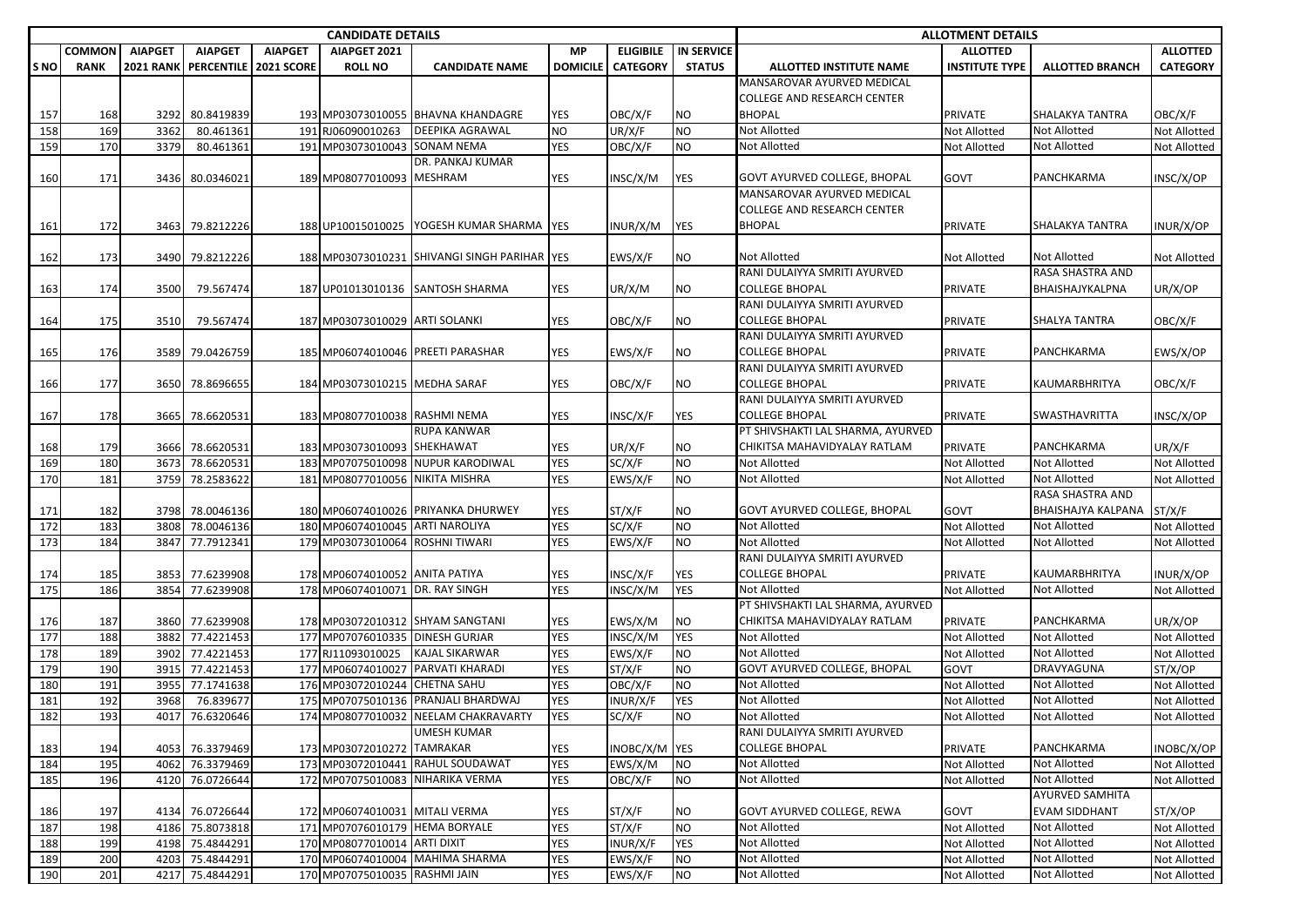| <b>CANDIDATE DETAILS</b> |               |                  |                   |                   |                                 |                                        |                          |                  |                   | <b>ALLOTMENT DETAILS</b>                            |                       |                        |                     |  |
|--------------------------|---------------|------------------|-------------------|-------------------|---------------------------------|----------------------------------------|--------------------------|------------------|-------------------|-----------------------------------------------------|-----------------------|------------------------|---------------------|--|
|                          | <b>COMMON</b> | <b>AIAPGET</b>   | <b>AIAPGET</b>    | <b>AIAPGET</b>    | AIAPGET 2021                    |                                        | <b>MP</b>                | <b>ELIGIBILE</b> | <b>IN SERVICE</b> |                                                     | <b>ALLOTTED</b>       |                        | <b>ALLOTTED</b>     |  |
| <b>SNO</b>               | <b>RANK</b>   | <b>2021 RANK</b> | <b>PERCENTILE</b> | <b>2021 SCORE</b> | <b>ROLL NO</b>                  | <b>CANDIDATE NAME</b>                  | <b>DOMICILE</b>          | <b>CATEGORY</b>  | <b>STATUS</b>     | ALLOTTED INSTITUTE NAME                             | <b>INSTITUTE TYPE</b> | <b>ALLOTTED BRANCH</b> | <b>CATEGORY</b>     |  |
| 191                      | 202           | 4297             | 74.9596309        |                   |                                 | 168 MP03073010090 PRERNA MARATHE       | <b>YES</b>               | INSC/X/F         | YES               | <b>Not Allotted</b>                                 | <b>Not Allotted</b>   | Not Allotted           | <b>Not Allotted</b> |  |
| 192                      | 203           | 4307             | 74.9596309        |                   | 168 MP07075010141 RANU GAULKAR  |                                        | <b>YES</b>               | ST/X/F           | NO.               | <b>GOVT AYURVED COLLEGE, BHOPAL</b>                 | <b>GOVT</b>           | <b>KRIYA SHARIR</b>    | ST/X/OP             |  |
| 193                      | 204           | 4385             | 74.4809689        |                   | 166 MP03072010363 PUNEET SINGH  |                                        | YES                      | INUR/X/M         | <b>YES</b>        | <b>Not Allotted</b>                                 | Not Allotted          | Not Allotted           | <b>Not Allotted</b> |  |
| 194                      | 205           | 4396             | 74.4809689        |                   | 166 MP06074010033 BABLI MANDLOI |                                        | <b>YES</b>               | ST/X/F           | NO.               | <b>GOVT AYURVED COLLEGE, UJJAIN</b>                 | GOVT                  | DRAVYAGUNA             | ST/X/OP             |  |
|                          |               |                  |                   |                   |                                 |                                        |                          |                  |                   | RANI DULAIYYA SMRITI AYURVED                        |                       |                        |                     |  |
| 195                      | 206           | 4531             | 73.8465975        |                   | 164 MP07075010094 SONIYA GUPTA  |                                        | YES                      | UR/X/F           | ΝO                | <b>COLLEGE BHOPAL</b>                               | PRIVATE               | DRAVYAGUNA             | UR/X/F              |  |
|                          |               |                  |                   |                   |                                 |                                        |                          |                  |                   | PT SHIVSHAKTI LAL SHARMA, AYURVED                   |                       |                        |                     |  |
| 196                      | 207           |                  | 4532 73.8465975   |                   |                                 | 164 MP03073010133 NAINSI RATHORE       | <b>YES</b>               | OBC/X/F          | NO.               | CHIKITSA MAHAVIDYALAY RATLAM                        | <b>PRIVATE</b>        | KAYACHIKITSA           | OBC/X/F             |  |
|                          |               |                  |                   |                   |                                 |                                        |                          |                  |                   | RANI DULAIYYA SMRITI AYURVED                        |                       | <b>AYURVED SAMHITA</b> |                     |  |
| 197                      | 208           | 4538             | 73.627451         |                   |                                 | 163 MP03073010146 TARULATA ATHNERE     | YES                      | SC/X/F           | ΝO                | <b>COLLEGE BHOPAL</b>                               | PRIVATE               | <b>EVAM SIDDHANT</b>   | SC/X/OP             |  |
| 198                      | 210           | 4591             | 73.4256055        |                   | 162 MP03072010348 PRASHANT JAIN |                                        | <b>YES</b>               | UR/X/M           | NO.               | <b>Not Allotted</b>                                 | <b>Not Allotted</b>   | <b>Not Allotted</b>    | Not Allotted        |  |
|                          |               |                  |                   |                   |                                 |                                        |                          |                  |                   | PT SHIVSHAKTI LAL SHARMA, AYURVED                   |                       | <b>AYURVED SAMHITA</b> |                     |  |
| 199                      | 211           | 4639             | 73.160323         |                   |                                 | 161 MP06074010065 KSHITIJ KUMAR DUBEY  | <b>YES</b>               | UR/X/M           | NO.               | CHIKITSA MAHAVIDYALAY RATLAM                        | PRIVATE               | <b>EVAM SIDDHANT</b>   | UR/X/OP             |  |
| 200                      | 212           | 4644             | 73.160323         |                   |                                 | 161 MP07075010162 PRATIKSHA NINAMA     | YES                      | ST/X/F           | NO.               | GOVT AYURVED COLLEGE, BHOPAL                        | GOVT                  | <b>RACHNA SHARIR</b>   | ST/X/OP             |  |
| 201                      | 213           | 4657             | 72.739331         |                   | 160 MP06074010083 ANIL JATAV    |                                        | YES                      | INSC/X/M         | <b>YES</b>        | <b>Not Allotted</b><br>MANSAROVAR AYURVED MEDICAL   | Not Allotted          | <b>Not Allotted</b>    | <b>Not Allotted</b> |  |
|                          |               |                  |                   |                   |                                 |                                        |                          |                  |                   | <b>COLLEGE AND RESEARCH CENTER</b>                  |                       | AYURVED SAMHITA        |                     |  |
| 202                      | 214           | 4700             | 72.739331         |                   | 160 MP03072010349 LALIT SOLANKI |                                        | <b>YES</b>               | OBC/X/M          | NO.               | <b>BHOPAL</b>                                       | <b>PRIVATE</b>        | <b>EVAM SIDDHANT</b>   | OBC/X/OP            |  |
|                          |               |                  |                   |                   |                                 |                                        |                          |                  |                   | PT SHIVSHAKTI LAL SHARMA, AYURVED                   |                       |                        |                     |  |
| 203                      | 215           |                  | 4826 72.0242215   |                   |                                 | 158 MP03073010125 PRATEETI MESHRAM     | YES                      | SC/X/F           | NO.               | CHIKITSA MAHAVIDYALAY RATLAM                        | PRIVATE               | KAYACHIKITSA           | SC/X/OP             |  |
| 204                      | 216           | 4852             | 71.7935409        |                   |                                 | 157 MP08077010060 SHASHI KANT DWIVEDI  | <b>YES</b>               | INUR/X/M         | <b>YES</b>        | <b>Not Allotted</b>                                 | <b>Not Allotted</b>   | <b>Not Allotted</b>    | Not Allotted        |  |
| 205                      | 218           | 4908             | 71.5109573        |                   | 156 MP07075010096 SUMITRA       |                                        | YES                      | ST/X/F           | NO.               | GOVT AYURVED COLLEGE, GWALIOR                       | <b>GOVT</b>           | <b>KRIYA SHARIR</b>    | ST/X/OP             |  |
| 206                      | 219           |                  | 4940 71.5109573   |                   |                                 | 156 MP03073010140 PRATISHTHA DWIVEDI   | YES                      | EWS/X/F          | NO.               | <b>Not Allotted</b>                                 | Not Allotted          | Not Allotted           | Not Allotted        |  |
|                          |               |                  |                   |                   |                                 |                                        |                          |                  |                   | RANI DULAIYYA SMRITI AYURVED                        |                       | AYURVED SAMHITA        |                     |  |
| 207                      | 220           |                  | 4950 71.1361015   |                   | 155 MP03072010235 KHUSHBOO RAI  |                                        | YES                      | OBC/X/F          | NO                | <b>COLLEGE BHOPAL</b>                               | PRIVATE               | <b>EVAM SIDDHANT</b>   | OBC/X/OP            |  |
| 208                      | 221           | 5006             | 70.905421         |                   | 154 MP03073010191 ANITA RAJPUT  |                                        | <b>YES</b>               | INUR/X/F         | <b>YES</b>        | <b>Not Allotted</b>                                 | <b>Not Allotted</b>   | <b>Not Allotted</b>    | Not Allotted        |  |
| 209                      | 222           | 5008             | 70.905421         |                   | 154 MP03072010401 ABHAY CHAUBEY |                                        | YES                      | INUR/X/M         | <b>YES</b>        | Not Allotted                                        | Not Allotted          | Not Allotted           | <b>Not Allotted</b> |  |
| 210                      | 223           | 5067             | 70.5940023        |                   |                                 | 153 MP03072010294 MAHENDRA HARIVANSHI  | <b>YES</b>               | SC/X/M           | NO.               | Not Allotted                                        | Not Allotted          | <b>Not Allotted</b>    | Not Allotted        |  |
| 211                      | 224           | 5079             | 70.5940023        |                   | 153 MP07075010068 BABITA JAMRA  |                                        | YES                      | ST/X/F           | NO                | <b>Not Allotted</b>                                 | <b>Not Allotted</b>   | <b>Not Allotted</b>    | <b>Not Allotted</b> |  |
| 212                      | 225           | 5133             | 70.2595156        |                   |                                 | 152 MP03073010228 RUKHSANA SHEIKH      | YES                      | OBC/X/F          | NO                | <b>Not Allotted</b>                                 | <b>Not Allotted</b>   | <b>Not Allotted</b>    | <b>Not Allotted</b> |  |
| 213                      | 226           | 5179             | 69.9250288        |                   |                                 | 151 MP03073010054 KHUSHBOO GULWANI     | YES                      | UR/X/F           | NO.               | <b>Not Allotted</b>                                 | Not Allotted          | Not Allotted           | <b>Not Allotted</b> |  |
|                          |               |                  |                   |                   |                                 | NAGENDRA KUMAR                         |                          |                  |                   |                                                     |                       |                        |                     |  |
| 214                      | 227           | 5190             | 69.9250288        |                   | 151 MP03072010452               | SONWANI                                | <b>YES</b>               | ST/X/M           | NO.               | <b>Not Allotted</b>                                 | Not Allotted          | <b>Not Allotted</b>    | <b>Not Allotted</b> |  |
| 215                      | 228           | 5221             | 69.532872         |                   | 150 MP07076010201 ASHISH TIWARI |                                        | <b>YES</b>               | UR/X/M           | NO                | Not Allotted                                        | <b>Not Allotted</b>   | Not Allotted           | Not Allotted        |  |
| 216                      | 229           | 5328             | 69.0023068        |                   |                                 | 148 MP03072010305 PRADEEP KUMARE JHARE | <b>YES</b>               | INSC/X/M         | <b>YES</b>        | <b>Not Allotted</b>                                 | <b>Not Allotted</b>   | <b>Not Allotted</b>    | <b>Not Allotted</b> |  |
| 217                      | 230           | 5331             | 69.0023068        |                   |                                 | 148 MP06074010014 DR. POOJA PARASHAR   | <b>YES</b>               | INUR/X/F         | <b>YES</b>        | <b>Not Allotted</b>                                 | Not Allotted          | <b>Not Allotted</b>    | <b>Not Allotted</b> |  |
|                          |               |                  |                   |                   |                                 |                                        |                          |                  |                   | MANSAROVAR AYURVED MEDICAL                          |                       |                        |                     |  |
|                          |               |                  |                   |                   |                                 |                                        |                          |                  |                   | <b>COLLEGE AND RESEARCH CENTER</b>                  |                       | STREE ROG EVAM         |                     |  |
| 218                      | 231           | 5382             | 68.7370242        |                   |                                 | 147 MP03072010374 RAHUL CHOURASIA      | <b>YES</b>               | INOBC/X/M YES    |                   | <b>BHOPAL</b>                                       | PRIVATE               | PRASUTI TANTRA         | INOBC/X/OP          |  |
| 219                      | 232           | 5404             | 68.7370242        |                   | 147 MP03073010227               | <b>SANIYA QURESHI</b>                  | <b>YES</b>               | OBC/X/F          | NO.               | Not Allotted                                        | <b>Not Allotted</b>   | <b>Not Allotted</b>    | <b>Not Allotted</b> |  |
|                          |               |                  |                   |                   |                                 | <b>DR ASHOK KUMAR</b>                  |                          |                  |                   |                                                     |                       |                        |                     |  |
| 220                      | 233           |                  | 5422 68.4083045   |                   | 146 MP03072010408 PUSHKAR       |                                        | <b>YES</b>               | INSC/X/M         | <b>YES</b>        | <b>Not Allotted</b>                                 | <b>Not Allotted</b>   | <b>Not Allotted</b>    | Not Allotted        |  |
| 221                      | 234           | 5429             | 68.4083045        |                   | 146 MP03072010318 SAURABH SINGH |                                        | <b>YES</b>               | INOBC/X/M YES    |                   | Not Allotted                                        | Not Allotted          | Not Allotted           | Not Allotted        |  |
| 222                      | 235           | 5479             | 67.9930796        |                   |                                 | 145 MR16129010235 RITOO VISHWAKARMA    | <b>NO</b>                | UR/X/F           | ΝO                | Not Allotted                                        | <b>Not Allotted</b>   | Not Allotted           | Not Allotted        |  |
|                          |               |                  |                   |                   |                                 |                                        |                          |                  |                   | RANI DULAIYYA SMRITI AYURVED                        |                       |                        |                     |  |
| 223                      | 236           | 5578             | 67.6643599        |                   |                                 | 144 MP03073010165 APEKSHA UMATE        | YES                      | OBC/X/F          | ΝO                | <b>COLLEGE BHOPAL</b>                               | PRIVATE               | DRAVYAGUNA             | OBC/X/OP            |  |
| 224                      | 237           | 5659             | 67.295271         |                   | 143 HR06067010188 RAJAT         |                                        | <b>NO</b>                | UR/X/M           | NO                | Not Allotted                                        | <b>Not Allotted</b>   | <b>Not Allotted</b>    | <b>Not Allotted</b> |  |
| 225                      | 238           | 5671             | 67.295271         |                   |                                 | 143 MP03072010331 RISHABH DWIVEDI      | <b>YES</b>               | UR/X/M           | ΝO                | <b>Not Allotted</b><br>RANI DULAIYYA SMRITI AYURVED | Not Allotted          | Not Allotted           | Not Allotted        |  |
|                          |               |                  |                   |                   |                                 | 142 MP07075010091 MANISHA BHANDARI     |                          |                  |                   | <b>COLLEGE BHOPAL</b>                               |                       | SHALYA TANTRA          |                     |  |
| 226<br>227               | 239<br>240    |                  | 5677 66.9665513   |                   |                                 | 140 MP03072010450 SUSHEEL SINGROLI     | <b>YES</b><br><b>YES</b> | INST/X/F         | YES<br><b>NO</b>  | Not Allotted                                        | PRIVATE               | Not Allotted           | INST/X/OP           |  |
|                          |               |                  | 5805 66.2456747   |                   |                                 |                                        |                          | OBC/X/M          |                   |                                                     | Not Allotted          |                        | Not Allotted        |  |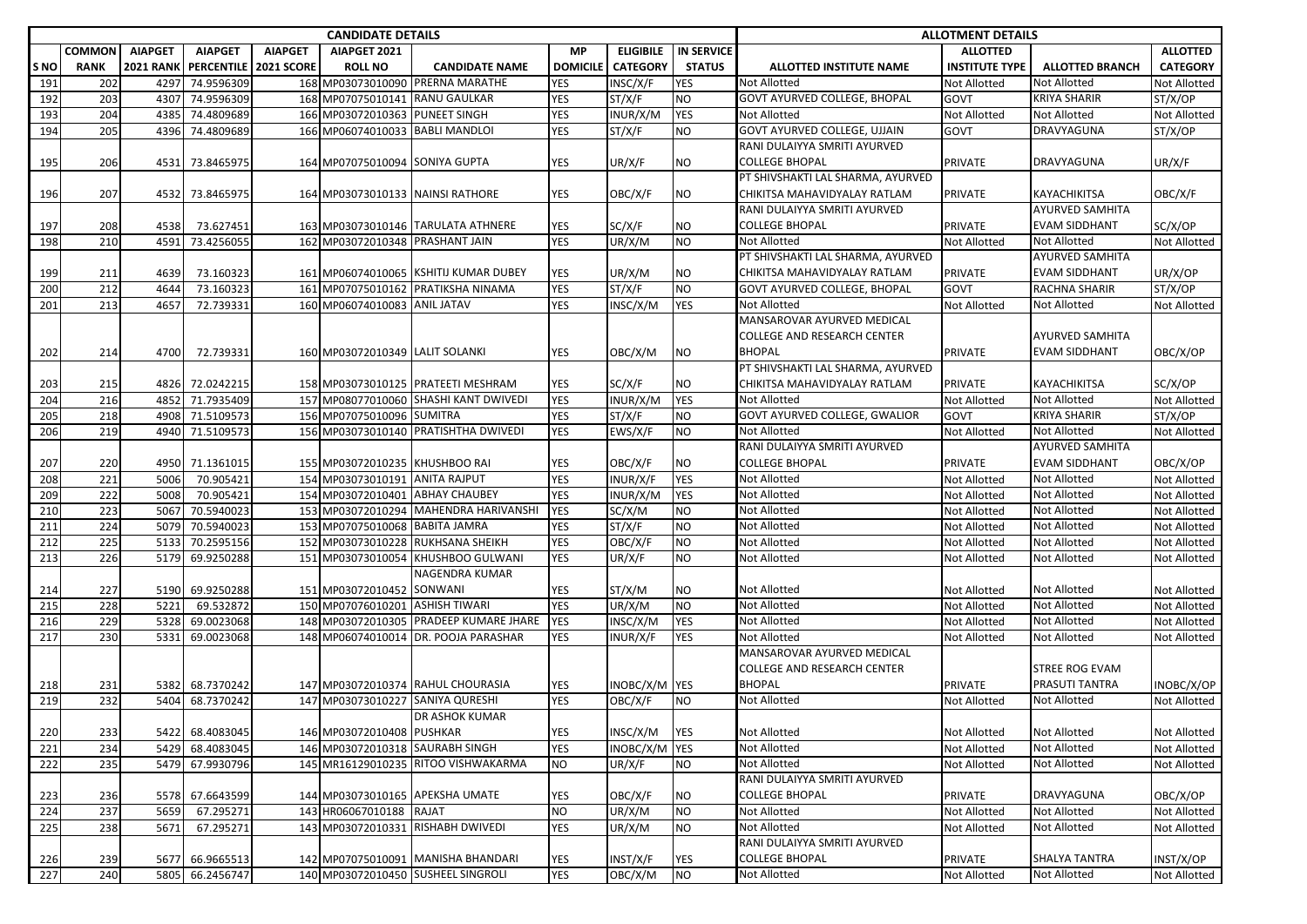|                 |             |                  |                          |                   | <b>CANDIDATE DETAILS</b>         |                                            |            |                  |                   | <b>ALLOTMENT DETAILS</b>                            |                                     |                              |                              |  |
|-----------------|-------------|------------------|--------------------------|-------------------|----------------------------------|--------------------------------------------|------------|------------------|-------------------|-----------------------------------------------------|-------------------------------------|------------------------------|------------------------------|--|
|                 | COMMON      | <b>AIAPGET</b>   | <b>AIAPGET</b>           | <b>AIAPGET</b>    | AIAPGET 2021                     |                                            | <b>MP</b>  | <b>ELIGIBILE</b> | <b>IN SERVICE</b> |                                                     | <b>ALLOTTED</b>                     |                              | <b>ALLOTTED</b>              |  |
| S <sub>NO</sub> | <b>RANK</b> | <b>2021 RANK</b> | <b>PERCENTILE</b>        | <b>2021 SCORE</b> | <b>ROLL NO</b>                   | <b>CANDIDATE NAME</b>                      | DOMICILE   | <b>CATEGORY</b>  | <b>STATUS</b>     | ALLOTTED INSTITUTE NAME                             | <b>INSTITUTE TYPE</b>               | <b>ALLOTTED BRANCH</b>       | <b>CATEGORY</b>              |  |
|                 |             |                  |                          |                   |                                  |                                            |            |                  |                   | RANI DULAIYYA SMRITI AYURVED                        |                                     |                              |                              |  |
| 228             | 241         | 5844             | 66.2456747               |                   |                                  | 140 MP03073010152 NIKEETA CHOUDHARY        | YES        | UR/X/F           | NO.               | <b>COLLEGE BHOPAL</b>                               | PRIVATE                             | <b>RACHNA SHARIR</b>         | UR/X/F                       |  |
| 229             | 242         | 5859             | 65.9573241               |                   | 139 MP03073010107 UMA KUSHWAH    |                                            | YES        | INOBC/X/F        | <b>YES</b>        | Not Allotted                                        | <b>Not Allotted</b>                 | Not Allotted                 | Not Allotted                 |  |
| 230             | 243         | 5952             | 65.4267589               |                   |                                  | 137 MP03073010169 SAVITA PUSHKAR           | YES        | INSC/X/F         | YES               | Not Allotted                                        | <b>Not Allotted</b>                 | Not Allotted                 | Not Allotted                 |  |
| 231             | 244         | 6044             | 64.982699                |                   |                                  | 136 MP03073010058 RAVINA LAHARPURE         | YES        | OBC/X/F          | NO                | Not Allotted                                        | Not Allotted                        | Not Allotted                 | Not Allotted                 |  |
| 232             | 245         | 6084             | 64.3540946               |                   | 135 MP07075010121 LALITA RAWAT   |                                            | YES        | INST/X/F         | <b>YES</b>        | Not Allotted                                        | <b>Not Allotted</b>                 | Not Allotted                 | Not Allotted                 |  |
|                 |             |                  |                          |                   |                                  |                                            |            |                  |                   | RANI DULAIYYA SMRITI AYURVED                        |                                     |                              |                              |  |
| 233             | 246         | 6085             | 64.3540946               |                   | 135 MP03073010085 NIDHI SINGHAI  |                                            | YES        | UR/X/F           | NO.               | <b>COLLEGE BHOPAL</b>                               | PRIVATE                             | SWASTHAVRITTA                | UR/X/F                       |  |
| 234             | 247         | 6107             | 64.3540946               |                   | 135 MP07076010266 KALPESH MAIDA  |                                            | YES        | ST/X/M           | NO                | Not Allotted                                        | <b>Not Allotted</b>                 | Not Allotted                 | Not Allotted                 |  |
| 235             | 248         | 6283             | 63.6966551               |                   | 133 MP03073010221 MANSI YADAV    |                                            | YES        | OBC/X/F          | NO                | Not Allotted                                        | <b>Not Allotted</b>                 | Not Allotted                 | Not Allotted                 |  |
|                 |             |                  |                          |                   |                                  |                                            |            |                  |                   | MANSAROVAR AYURVED MEDICAL                          |                                     |                              |                              |  |
|                 |             |                  |                          |                   |                                  |                                            |            |                  |                   | <b>COLLEGE AND RESEARCH CENTER</b>                  |                                     | STREE ROG EVAM               |                              |  |
| 236             | 249         | 6306             | 63.3160323               |                   |                                  | 132 MP07075010114 MANJULI KARTIKEY         | YES        | SC/X/F           | ΝO                | <b>BHOPAL</b>                                       | PRIVATE                             | PRASUTI TANTRA               | SC/X/OP                      |  |
| 237             | 250         | 6367             | 63.0103806               |                   | 131 MP03073010138 RUBY JAIN      |                                            | YES        | UR/X/F           | NO.               | Not Allotted                                        | <b>Not Allotted</b>                 | Not Allotted                 | Not Allotted                 |  |
|                 |             |                  |                          |                   |                                  |                                            |            |                  |                   | RANI DULAIYYA SMRITI AYURVED                        |                                     |                              |                              |  |
| 238             | 251         |                  | 6380 63.0103806          |                   | 131 MP08077010015 SHALINI TIWARI |                                            | YES        | EWS/X/F          | ΝO                | <b>COLLEGE BHOPAL</b>                               | PRIVATE                             | <b>SWASTHAVRITTA</b>         | EWS/X/F                      |  |
|                 |             |                  |                          |                   |                                  |                                            |            |                  |                   | RANI DULAIYYA SMRITI AYURVED                        |                                     |                              |                              |  |
| 239             | 252         |                  | 6486 62.4625144          |                   | 130 MP07076010332 RAHUL NAGAR    |                                            | YES        | OBC/X/M          | ΝO                | <b>COLLEGE BHOPAL</b>                               | PRIVATE                             | SWASTHAVRITTA                | OBC/X/OP                     |  |
| 240             | 254         | 6562             | 61.816609                |                   |                                  | 128 MP07076010322 KULDEEP SINGH KATARE     | YES        | INST/X/M         | <b>YES</b>        | Not Allotted                                        | <b>Not Allotted</b>                 | Not Allotted                 | Not Allotted                 |  |
|                 |             |                  |                          |                   |                                  |                                            |            |                  |                   | RANI DULAIYYA SMRITI AYURVED                        |                                     |                              |                              |  |
| 241             | 255         | 6642             | 61.4821223               |                   |                                  | 127 MP03073010089 RITAMBHARA KURMI         | YES        | OBC/X/F          | ΝO                | <b>COLLEGE BHOPAL</b>                               | <b>PRIVATE</b>                      | AGADH TANTRA                 | OBC/X/F                      |  |
| 242             | 256         | 6648             | 61.4821223               |                   |                                  | 127 MR17135010254 DEEKSHA DHURVE           | <b>YES</b> | ST/X/F           | NO                | <b>Not Allotted</b>                                 | <b>Not Allotted</b>                 | Not Allotted                 | Not Allotted                 |  |
|                 |             |                  |                          |                   |                                  |                                            |            |                  |                   | MANSAROVAR AYURVED MEDICAL                          |                                     |                              |                              |  |
|                 |             |                  |                          |                   |                                  |                                            |            |                  |                   | <b>COLLEGE AND RESEARCH CENTER</b>                  |                                     |                              |                              |  |
| 243             | 257         |                  | 6688 61.0265283          |                   | 126 MP07075010132 MAYA DEWDA     |                                            | YES        | ST/X/F           | NO.               | <b>BHOPAL</b>                                       | PRIVATE                             | SHALAKYA TANTRA              | ST/X/OP                      |  |
| 244             | 259         | 6716             | 61.0265283               |                   | 126 MP03072010409 GAURAV PANYA   |                                            | YES        | SC/X/M           | NO                | Not Allotted                                        | <b>Not Allotted</b>                 | Not Allotted                 | Not Allotted                 |  |
| 245             | 260         | 6746             | 61.0265283               |                   | 126 MP07075010031 AYUSHI MAITHA  |                                            | YES        | UR/X/F           | NO                | Not Allotted                                        | <b>Not Allotted</b>                 | Not Allotted                 | Not Allotted                 |  |
|                 |             |                  |                          |                   |                                  |                                            |            |                  |                   | MANSAROVAR AYURVED MEDICAL                          |                                     |                              |                              |  |
|                 |             |                  |                          |                   |                                  |                                            |            |                  |                   | <b>COLLEGE AND RESEARCH CENTER</b><br><b>BHOPAL</b> |                                     | AYURVED SAMHITA              |                              |  |
| 246<br>247      | 261<br>262  |                  | 6764 60.4786621          |                   |                                  | 125 UP01013010047 JAYA PRADA VERMA         | YES        | SC/X/F<br>ST/X/M | ΝO<br>NO          |                                                     | <b>PRIVATE</b>                      | <b>EVAM SIDDHANT</b>         | SC/X/OP                      |  |
| 248             | 263         | 6794<br>6920     | 60.4786621<br>59.8039216 |                   | 123 MP08077010057 HEMRAJ         | 125 MP07076010214 RAHUL RATAN UIKEY        | YES<br>YES | ST/X/M           | NO                | Not Allotted<br>Not Allotted                        | <b>Not Allotted</b>                 | Not Allotted<br>Not Allotted | Not Allotted                 |  |
|                 | 264         | 6959             | 59.8039216               |                   |                                  | 123 MR19138010604 PATIL SAGAR VISHWAS      | <b>NO</b>  | UR/X/M           | NO                | Not Allotted                                        | Not Allotted                        | Not Allotted                 | Not Allotted                 |  |
| 249<br>250      | 265         | 7017             | 59.4521338               |                   | 122 MR19138010465 MOHIT JAIN     |                                            | NO.        | UR/X/M           | ΝO                | Not Allotted                                        | <b>Not Allotted</b><br>Not Allotted | Not Allotted                 | Not Allotted<br>Not Allotted |  |
| 251             | 267         | 7063             | 59.088812                |                   |                                  | 121 MP03073010097 MANISHA DAWAR            | YES        | ST/X/F           | NO                | Not Allotted                                        | Not Allotted                        | Not Allotted                 | Not Allotted                 |  |
| 252             | 268         | 7073             | 59.088812                |                   | 121 HR06067010171                | <b>MANISH</b>                              | NO.        | UR/X/M           | NO                | Not Allotted                                        | <b>Not Allotted</b>                 | <b>Not Allotted</b>          | Not Allotted                 |  |
| 253             | 269         | 7099             | 58.4486736               |                   |                                  | 120 MP06074010084 DR KHAGENDRA SAGAR       | YES        | INSC/X/M         | <b>YES</b>        | Not Allotted                                        | <b>Not Allotted</b>                 | <b>Not Allotted</b>          | Not Allotted                 |  |
| 254             | 270         | 7173             | 58.4486736               |                   |                                  | 120 MP03073010033 DEEPIKA JHARIYA          | YES        | SC/X/F           | NO                | Not Allotted                                        | Not Allotted                        | Not Allotted                 | Not Allotted                 |  |
| 255             | 271         | 7187             | 58.4486736               |                   |                                  | 120 MP07076010225 ABHISHEK AGRAWAL         | YES        | EWS/X/M          | NO.               | <b>Not Allotted</b>                                 | <b>Not Allotted</b>                 | <b>Not Allotted</b>          | Not Allotted                 |  |
|                 |             |                  |                          |                   |                                  |                                            |            |                  |                   | PT SHIVSHAKTI LAL SHARMA, AYURVED                   |                                     | AYURVED SAMHITA              |                              |  |
| 256             | 272         |                  | 7190 58.4486736          |                   |                                  | 120 MP03073010034 RAGNI RAJA BUNDELA       | <b>YES</b> | EWS/X/F          | NO.               | CHIKITSA MAHAVIDYALAY RATLAM                        | <b>PRIVATE</b>                      | <b>EVAM SIDDHANT</b>         | EWS/X/OP                     |  |
| 257             | 273         |                  | 7295 57.6989619          |                   | 118 MP07075010048 SUGAM          |                                            | <b>YES</b> | ST/X/F           | NO                | Not Allotted                                        | <b>Not Allotted</b>                 | <b>Not Allotted</b>          | Not Allotted                 |  |
| 258             | 274         |                  | 7338 57.3010381          |                   |                                  | 117 MP07076010319 BHUPENDRA GOLAWTIYA      | <b>YES</b> | INSC/X/M         | <b>YES</b>        | Not Allotted                                        | <b>Not Allotted</b>                 | Not Allotted                 | Not Allotted                 |  |
| 259             | 275         | 7351             | 57.3010381               |                   | 117 MP03073010185 LEENA THAKUR   |                                            | YES        | ST/X/F           | NO                | Not Allotted                                        | <b>Not Allotted</b>                 | Not Allotted                 | Not Allotted                 |  |
| 260             | 276         | 7444             | 56.9550173               |                   |                                  | 116 MP03073010168 DIKSHA SIKARIYA          | YES        | SC/X/F           | NO                | Not Allotted                                        | Not Allotted                        | Not Allotted                 | Not Allotted                 |  |
|                 |             |                  |                          |                   |                                  |                                            |            |                  |                   |                                                     |                                     |                              |                              |  |
| 261             | 277         |                  | 7514 56.3091119          |                   |                                  | 115 MP03072010328 PRAFULL KUMAR REKWAL YES |            | SC/X/M           | NO                | Not Allotted                                        | Not Allotted                        | Not Allotted                 | Not Allotted                 |  |
| 262             | 278         | 7571             | 56.3091119               |                   | 115 MP03073010121 VAISHALI JAIN  |                                            | <b>YES</b> | UR/X/F           | NO                | Not Allotted                                        | <b>Not Allotted</b>                 | Not Allotted                 | Not Allotted                 |  |
|                 |             |                  |                          |                   |                                  |                                            |            |                  |                   | RANI DULAIYYA SMRITI AYURVED                        |                                     |                              |                              |  |
| 263             | 279         |                  | 7645 55.8189158          |                   | 114 MP03072010373 SIDDHANT JAIN  |                                            | YES        | EWS/X/M          | ΝO                | <b>COLLEGE BHOPAL</b>                               | PRIVATE                             | DRAVYAGUNA                   | EWS/X/OP                     |  |
| 264             | 280         |                  | 7692 55.3690888          |                   |                                  | 113 MP07075010161 AKANSHA JAMERE           | <b>YES</b> | ST/X/F           | NO                | Not Allotted                                        | Not Allotted                        | Not Allotted                 | Not Allotted                 |  |